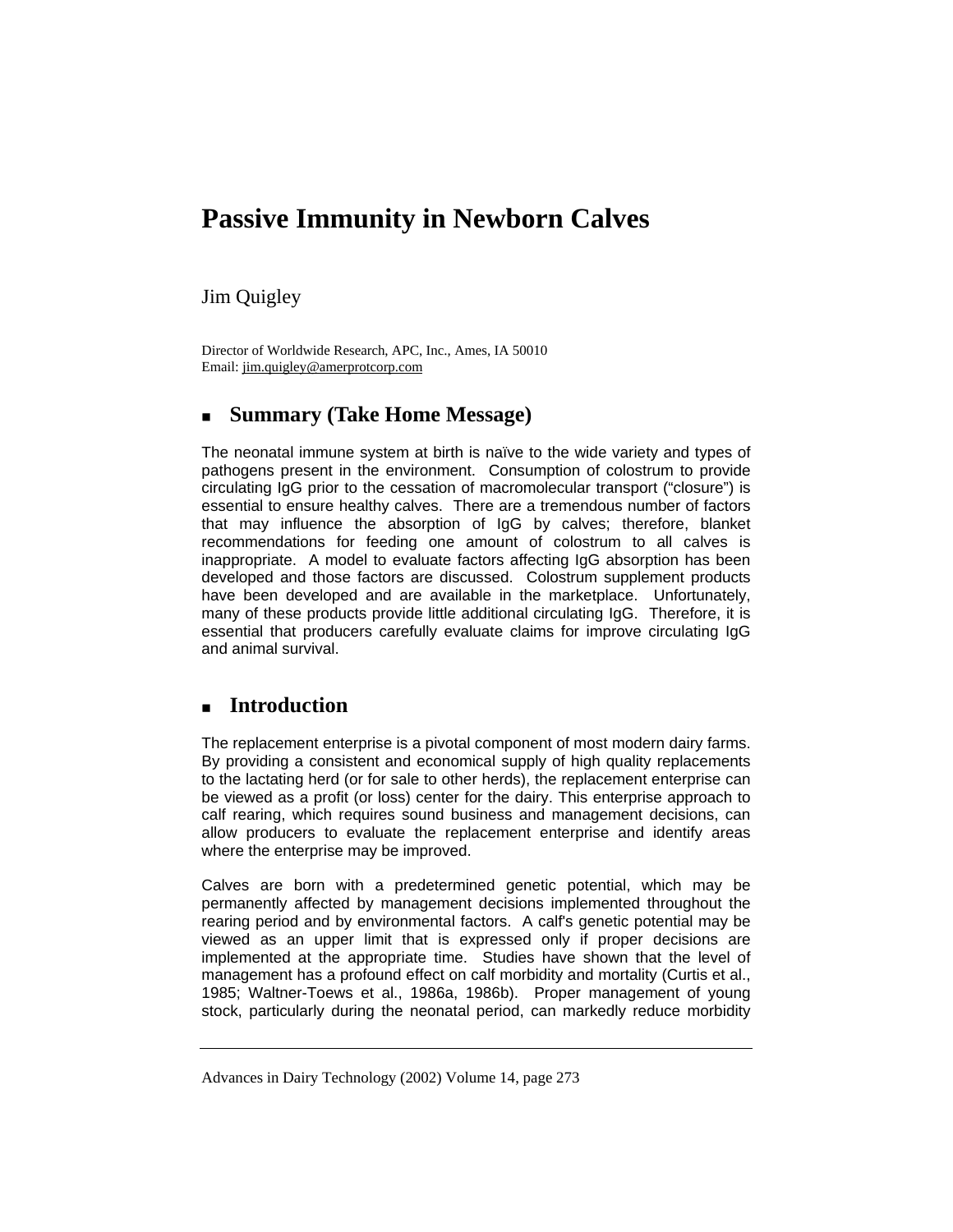and mortality, whereas improper management will lead to economic losses from increased cost of veterinary intervention, death losses, reduced growth, and suboptimal reproductive performance. In addition, poor management of young stock can reduce the lifetime productivity of the individual cow and the herd as a whole.

The most critical time in the life of the dairy replacement is during the first few days, when morbidity and mortality are greatest. A USDA study of farms throughout the U.S. with more than 30 cows (NAHMS, 1992) indicated that preweaning mortality of calves born alive was 8.4%, whereas mortality after weaning was only 2.2%. Clearly, the loss of calves prior to weaning is a major concern for all dairy producers. More recent estimates (NAHMS, 1996) indicated that preweaning mortality was 11%, with little change in postweaning mortality.

## **Absorption of Immunoglobulins**

Absorption of intact macromolecules across the intestinal epithelium into the neonatal circulation is possible for approximately 24 hours after the calf is born. The absorption of Ig occurs by an active process called *pinocytosis,* which moves Ig (and other molecules) across the intestinal epithelium. After leaving the epithelium, Ig molecules move into the lymph and then to the circulation. Maturation of the small intestine begins shortly after birth and the ability of the intestine to absorb macromolecules without digestion is lost by about 24 hours after birth. This loss of absorptive ability appears related to the development of the digestive apparatus in intestinal epithelial cells and turnover of cell populations. After about 24 hours of age, the chance to provide the calf with antibodies is gone. However, it is important to continue to feed colostrum for 2 to 3 days after birth. The Ig in colostrum will bathe the calf's digestive tract and make it difficult for bacteria to attach to the intestinal wall. This "local effect" can reduce the incidence of scours during the first several weeks of life.

Traditionally, determination of successful transfer of passive immunity has been by measuring the concentration of IgG in the serum of the calf at 24 to 48 hours after birth. If the serum IgG concentration exceeds some critical level, then the calf is thought to be relatively well protected against pathogens. The critical level for determining failure of passive transfer of immunity (**FPT**) is usually considered at 10 g/L (1,000 mg/dl), although some researchers have used other threshold serum IgG concentrations. Calves with less than 10 g/L of serum IgG are at increased risk of disease than calves with greater serum IgG concentrations. Of course, the concentration of serum IgG is a continuum of risk – that is, calves with < 10.1 of IgG/L of serum are not at markedly greater risk than calves with 9.9 g of IgG/L. Generally, it is well accepted that the greater the concentration of IgG in the circulation of calves at 24 to 48 hours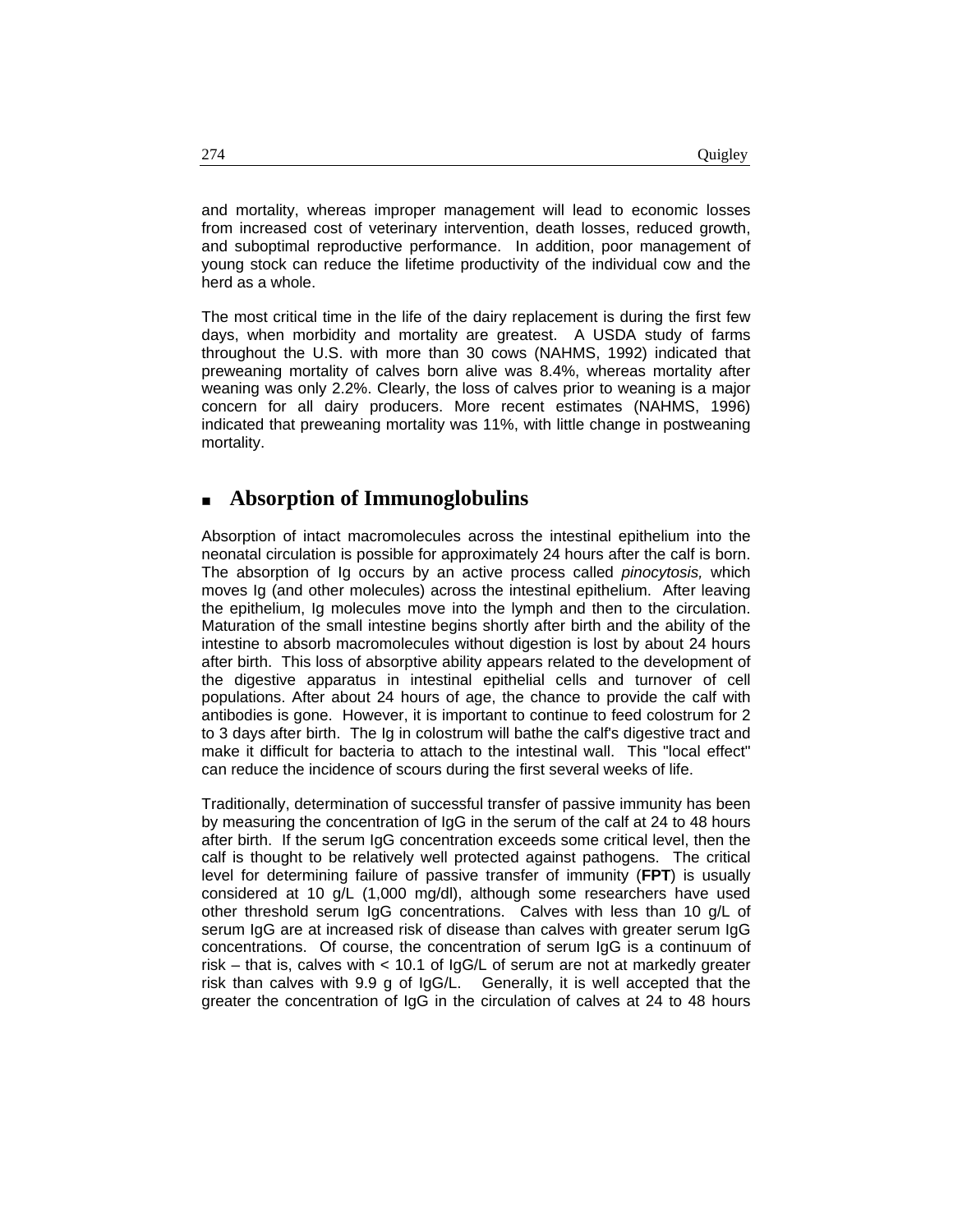after birth, the greater the protection against the array of pathogens to which the calf might be exposed.

There are many factors that influence the concentration of IgG in the blood of the calf at 24 to 48 hours. These include:

- **Mass of IgG consumed**
- 8 Apparent efficiency of IgG absorption (**AEA**)
- Plasma or serum volume of the calf

These factors can be summarized as:

Serum  $\lg G$  (g/L) =  $\lg G$  consumed (g)  $\times$  AEA (%) / serum volume (L) [1]

We can use equation [1] to calculate the AEA with which IgG are absorbed

AEA (%) = serum  $\lg G$  (g/L)  $\times$  serum volume (L) /  $\lg G$  consumed (g) [2]

The concept of AEA is not well understood by many veterinarians or nutritionists, but encompasses many of the concepts universally accepted as important to successful passive transfer.

### **Blood volume**

The amount of IgG in the bloodstream is, necessarily, affected by the size of the plasma or serum pool. Intuitively, it is logical that calves with a larger blood volume will attain a lower IgG concentration than calves with smaller blood volume if they are fed the same mass of IgG. This, then requires prediction of plasma volume in some manner. Prediction of blood/serum volume is often carried out using dye dilution methods (McEwan et al., 1968, 1970). McEwan et al., (1970) reported a mean plasma volume of 8.3% of BW. Others have reported mean values of 8.7 to 9.3% (McEwan et al., 1968; Quigley et al., 1998) and 6.5% (Möllerberg et al., 1975). The value of 7% of BW has been used widely in other research trials in which AEA was estimated.

A practical method of estimating plasma volume is to assume that 9% of the animal's body weight at 24 hours is plasma volume.

### **Colostrum and Ig intake**

The amount of IgG absorbed depends on the AEA and the mass of IgG consumed. The mass of IgG consumed is a function of the quantity of IgG  $\times$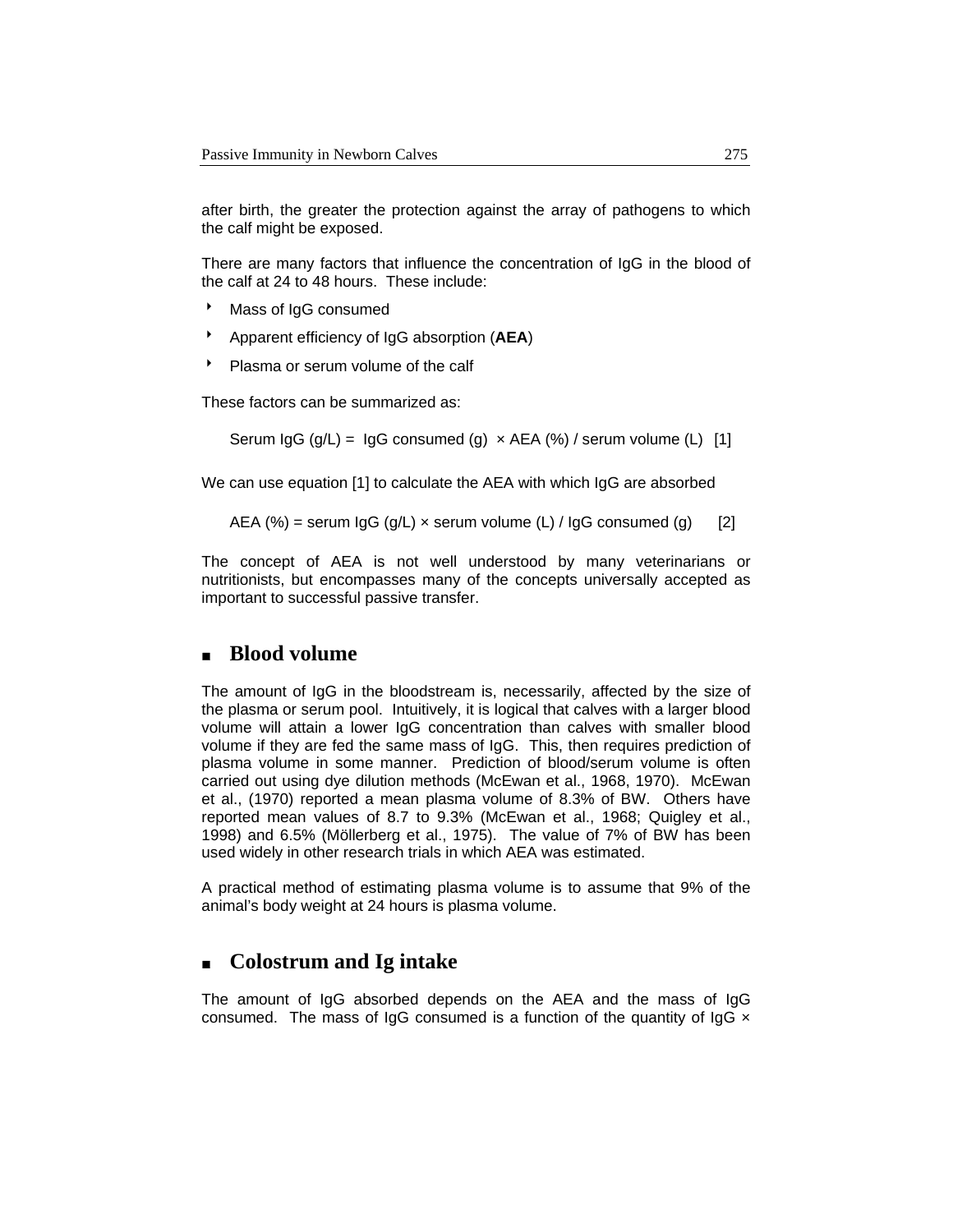the IgG concentration of the colostrum. The concentration of Ig in colostrum varies according to the cow's disease history, volume of colostrum produced, season of the year, breed, and other factors. Research from Washington (Pritchett et al., 1991) indicated the average concentration of  $\log_{1}$  (a subfraction of IgG) in colostrum from 919 Holstein cows was 48.2 g/L with a range of 20 to >100 g/L. A Tennessee study (Quigley et al. 1994b) measured colostrum from 96 Jersey cows and found that samples averaged 66 g/L of IgG, with a range of 28 to 115 g/L. The difference between 20 and 100 g/L of IgG in colostrum can mean the difference between FPT and successful passive transfer.

The amount of Ig in colostrum depends on a large number of factors, including the disease history of the cow. That is, cows tend to produce Ig in response to pathogens to which they have been exposed. Therefore, cows exposed to a greater number of pathogens tend to produce colostrum with greater Ig than cows exposed to fewer pathogens. This is often why older cows will produce colostrum containing more Ig than younger cows. However, if older cows are not exposed to many pathogens, the colostrum produced may not have high levels of Ig. This is also why a good dry cow vaccination program can improve the quality of colostrum. Moreover, cattle raised on a farm will produce colostrum with antibodies *specific for the organisms on that farm* which is an added benefit. Finally, prepartum milking or leaking of milk from the udder prior to calving can reduce the concentration of Ig in colostrum.

Research has also indicated that the volume of colostrum produced will influence colostral Ig concentration. In general, colostrum produced in large volumes will have lower Ig concentration than colostrum produced in smaller volumes. This is only a general rule, however, and the relationship between Ig concentration and volume is not constant.

The large variation in Ig content makes accurate colostrum management and feeding difficult. Colostral IgG can be measured in the laboratory with great accuracy; unfortunately, the assays involved are time-consuming and expensive. A measurement of colostrum specific gravity using a device called a colostrometer is one method to estimate Ig content of colostrum (Fleenor and Stott, 1980). This device is based on the relationship between Ig in colostrum and specific gravity. Unfortunately, components of colostrum other than Ig affect specific gravity, so the relationship is variable. Also, the relationship between specific gravity and IgG is dependent on temperature and other factors (Mechor et al., 1991, 1992; Morin et al., 2001; Pritchett et al., 1994). However, the colostrometer may give a gross (qualitative) estimate of colostrum quality - particularly if the colostrum is of poor quality.

The amount of colostrum consumed by the calf is the only factor in the equation of serum IgG that is easily manipulated on the farm. Therefore, many veterinarians and dairy professionals have increased the recommended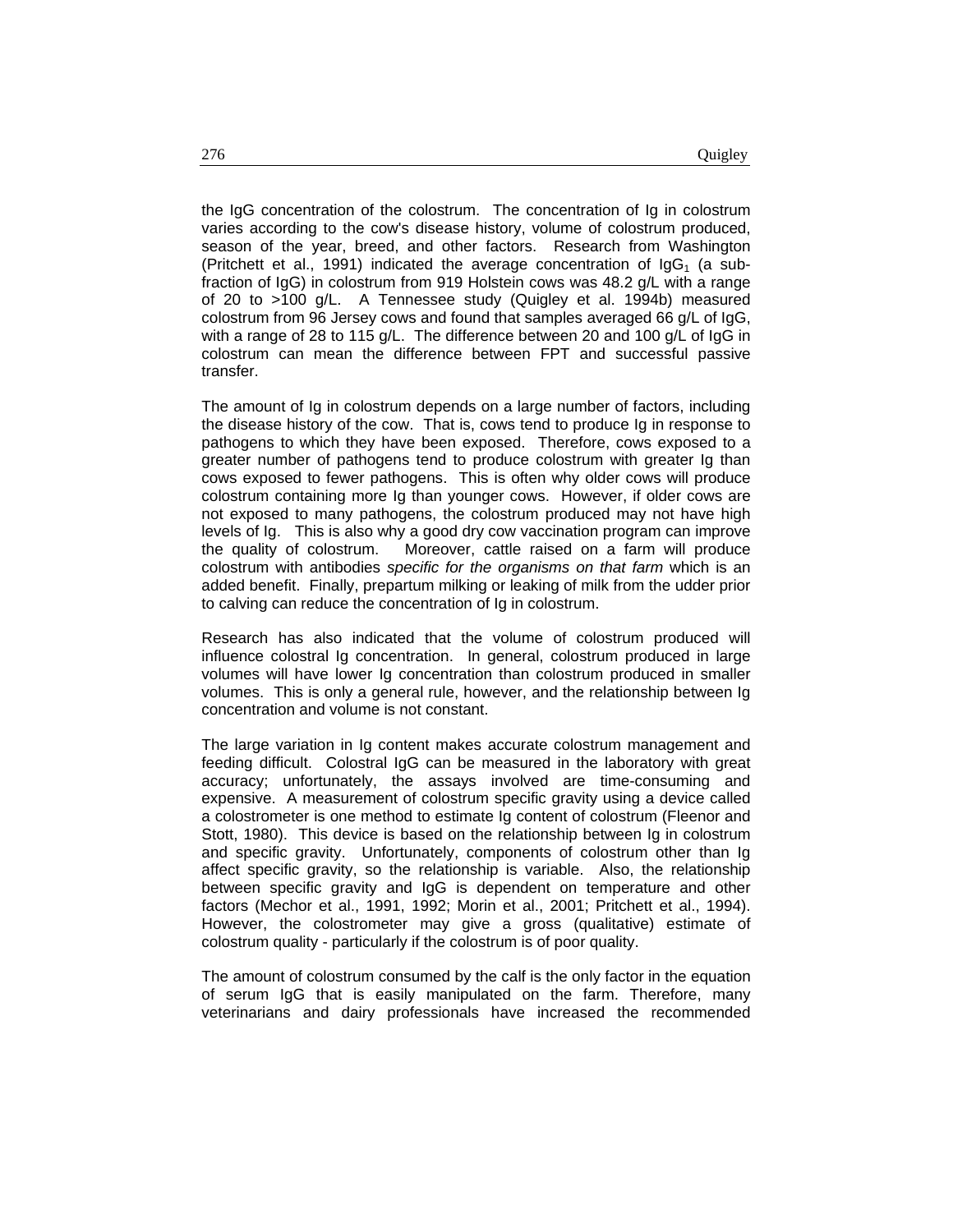amount of colostrum in an attempt to reduce the incidence of FPT. While this approach serves a useful purpose, it does not address all factors that need to be considered in attempting to maximize successful passive transfer of immunity.

# **Factors affecting AEA**

There are many components to AEA – the ability of the calf to absorb ingested IgG into the circulation. It should be noted that the efficiency of IgG absorption is apparent – it is not an estimate of the total IgG absorbed into the animal.



#### **Figure 1. Changes in apparent efficiency of IgG absorption (AEA) with increasing age in newborn calves.**

Many IgG will be initially be absorbed into the circulation and then later move out of the blood and into other body pools. The extent to which IgG leave the circulation is not well defined, but estimates are that approximately 50% of absorbed IgG will move out of the circulation. Theoretically, then, the maximum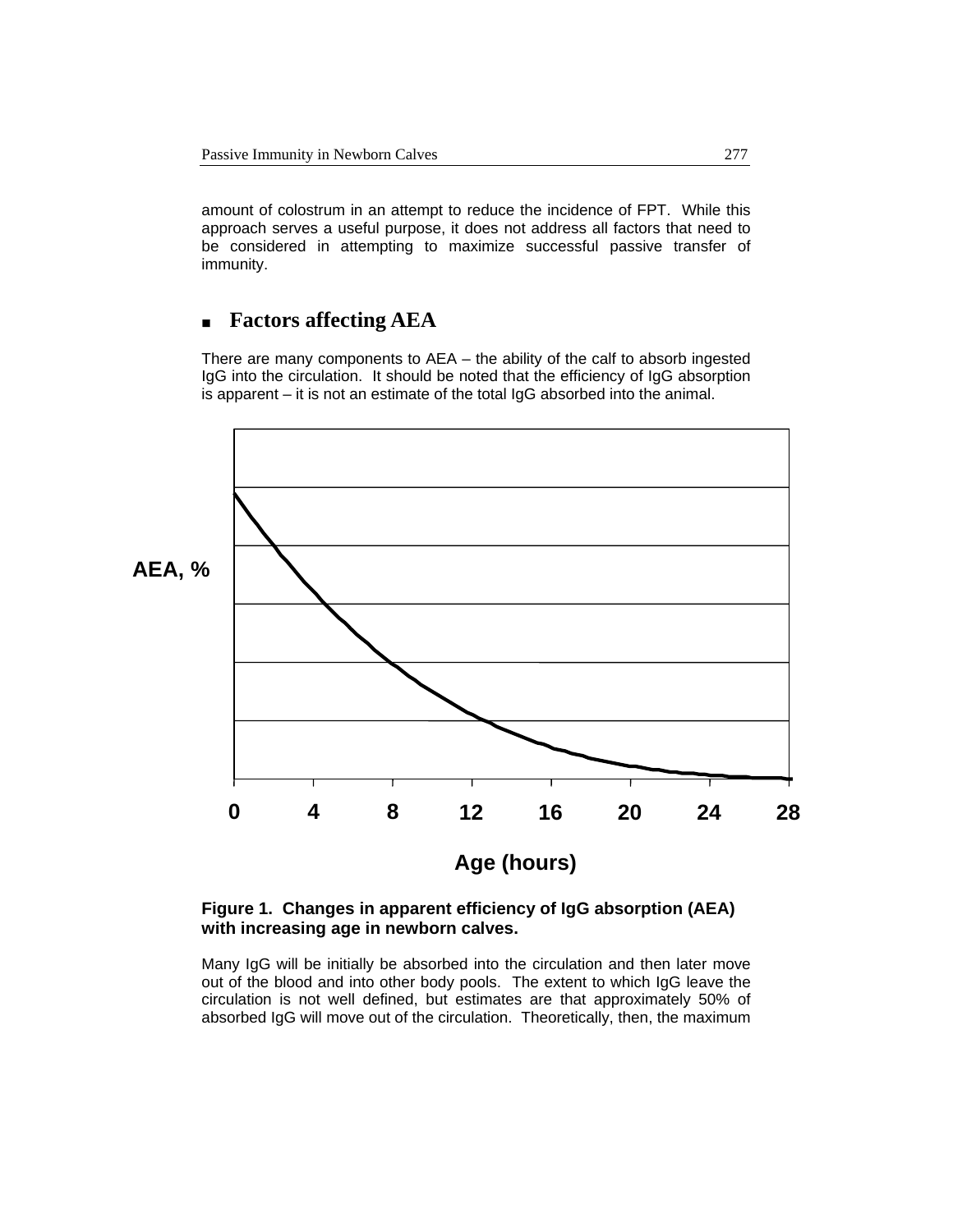possible AEA is about 50%. However, much more research is required to completely understand the factors affecting the equilibration of IgG into intravascular and extravascular pools and variability among animals in this regard.

#### **1. Age at First Feeding**

The most important factor affecting AEA is the time after birth at which colostrum is fed. This concept is long established in the literature. However, age at first feeding is more properly classified as a loss of efficiency of absorption rather than a loss of IgG concentration *per se*. Maturation of intestinal epithelial cells, establishment of intestinal bacteria, and increasing production of intestinal enzymes will all reduce AEA.

The decline in AEA with increasing age is often assumed to be curvilinear (Figure 1). While this has been reported in some studies (Stott and Fellah, 1983), others indicate a linear decline in AEA with advancing age (Kruse, 1970). Still others indicate little change in AEA to 12 hours of life (Quigley et al., 1995). Therefore, although the curvilinear decline in AEA is generally accepted in the literature, it is not well supported in the literature. Generally, however, it is well accepted that calves fed the same mass of IgG will be less efficient in absorbing those IgG if they are fed at a later age.

Current theories (Bush and Staley, 1980; Jochims et al., 1994; Staley and Bush, 1985) suggest that intestinal epithelial cells lose their ability to absorb intact macromolecules after about 24 h because of maturation of the cells and development of the intracellular digestive apparatus. This maturation begins shortly after birth. Rajala and Castrén (1995) reported a decline in serum IgG concentration of 2 g/L at 30 min after birth; regression of serum IgG concentration on age at first feeding in calves fed maternal colostrum (Abel and Quigley, 1993) also indicated a reduction of AEA within 1 h of birth. Clearly, there is a compelling reason to feed calves as soon as possible after birth to maximize the acquisition of passive immunity.

In addition to the maturation of intestinal cells, the secretion of digestive enzymes may also contribute to lower AEA by degrading IgG prior to absorption. At birth and for a limited period thereafter, the secretion of digestive enzymes remains limited to allow macromolecules such as IgG to escape digestion and allow absorption (Guilloteau et al., 1983; Thivend et al., 1980). By about 12 h, enzyme secretion becomes more marked, thereby reducing the ability of IgG to reach the peripheral circulation without being degraded. Supplementation of colostrum with soybean trypsin inhibitor increased the absorption of IgG (Quigley et al., 1995), indicating the deleterious effects of proteolytic enzymes on AEA.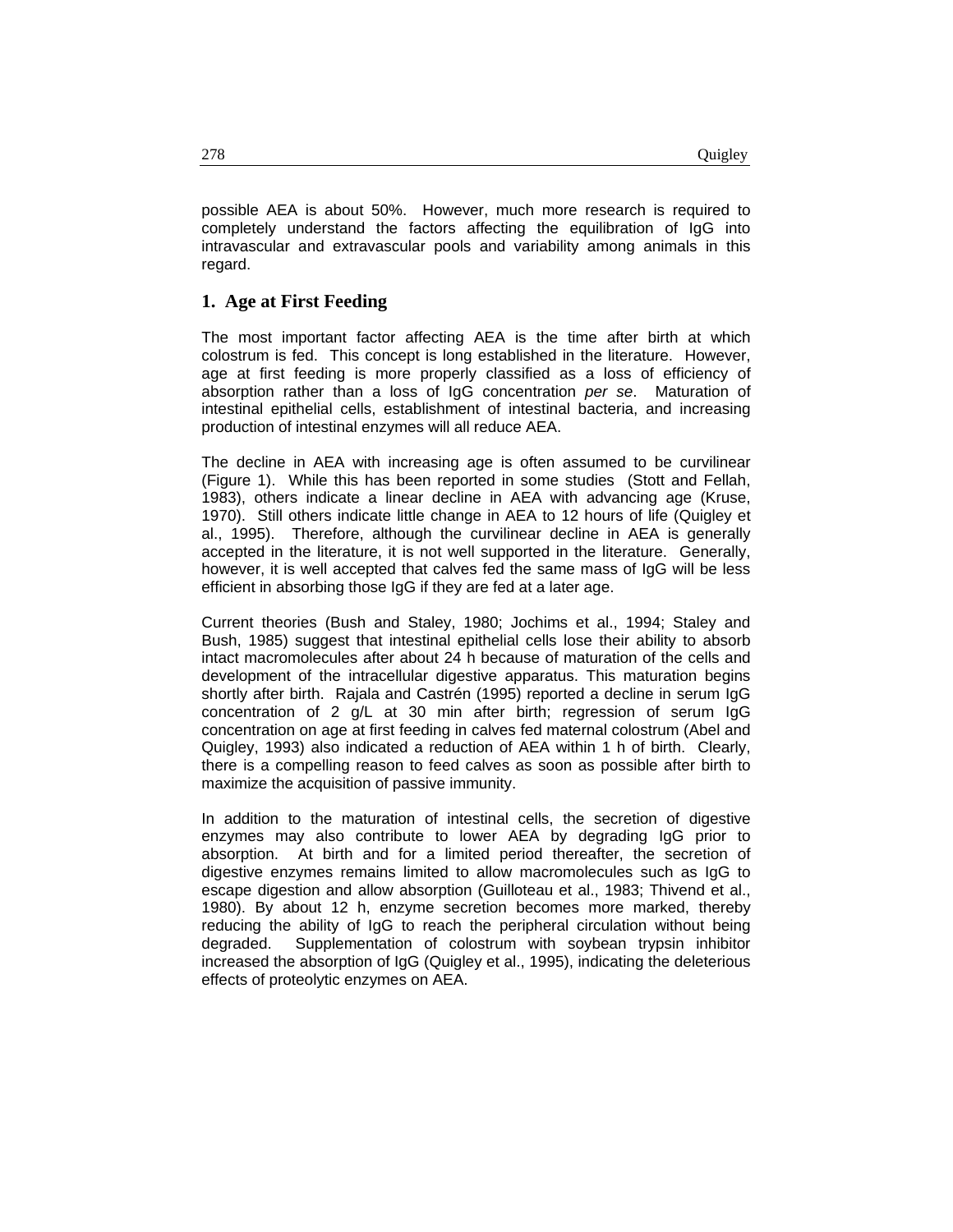Establishment of microbial populations in the intestine may also be involved in reduced AEA with time after birth. The intestinal tract of the neonate is sterile at birth; however, within a few hours, environmental bacteria begin to colonize the intestine. This colonization can be hastened by an environment that promotes the growth of pathogens (i.e., a dirty environment). James et al. (1981) reported that the presence of bacteria in the intestine may actually increase the rate of intestinal closure, thereby reducing AEA and acquisition of passive immunity.

Logan et al. (1977) studied the effects of early colonization of pathogens on neonatal calves. Calves were fed colostrum and challenged with *E. coli*. The first group was fed colostrum, then challenged; group 2 were challenged, then fed colostrum. Nearly all calves in the second group became morbid and about 75% of the group died. Conversely, calves fed colostrum prior to *E. coli* challenge did not become sick and none died.

Quigley et al., (1994a) reported that calves removed from their dams at birth showed different temporal acquisition of enteric pathogens from birth to 35 days compared to those left with the dam for 24 hours. Clearly, the dam and the calving environment can contribute significantly to the amount and type of bacteria to which the calf is exposed shortly after birth.

#### **2. Colostrum IgG Concentration And Amount Of Colostrum Fed**

The relationship between serum IgG and colostral IgG intake (colostrum IgG concentration  $\times$  amount of colostrum fed) is linear in most experiments (McEwan et al., 1970, Stott and Fellah, 1983), which suggests that AEA is constant throughout the range of IgG intake. This also suggests that the limit to absorption of IgG from the intestine is outside the range of typical IgG intake. However, others (Besser et al., 1985, 1991) have reported a curvilinear relationship between IgG intake and serum IgG concentration, suggesting that there is a maximal amount of Ig that can be absorbed from the intestine. Consequently, it is possible that a maximal amount of colostrum fed exists above which absorption of Ig becomes inefficient.

The concentration of IgG in colostrum may influence AEA. Stott and Fellah (1983) reported that calves fed 1 L of colostrum containing various amounts of IgG were more efficient in absorbing IgG than were calves fed the same mass of IgG in 2 L. Stott and Fellah (1983) also suggested that large amounts of colostrum containing a low concentration of IgG would not be absorbed adequately; instead, limited amounts of high IgG colostrum may be more important. The ability of the intestine to extract Ig from colostrum may be improved when more concentrated (higher Ig) colostrum is fed. However, other research is needed to confirm this finding.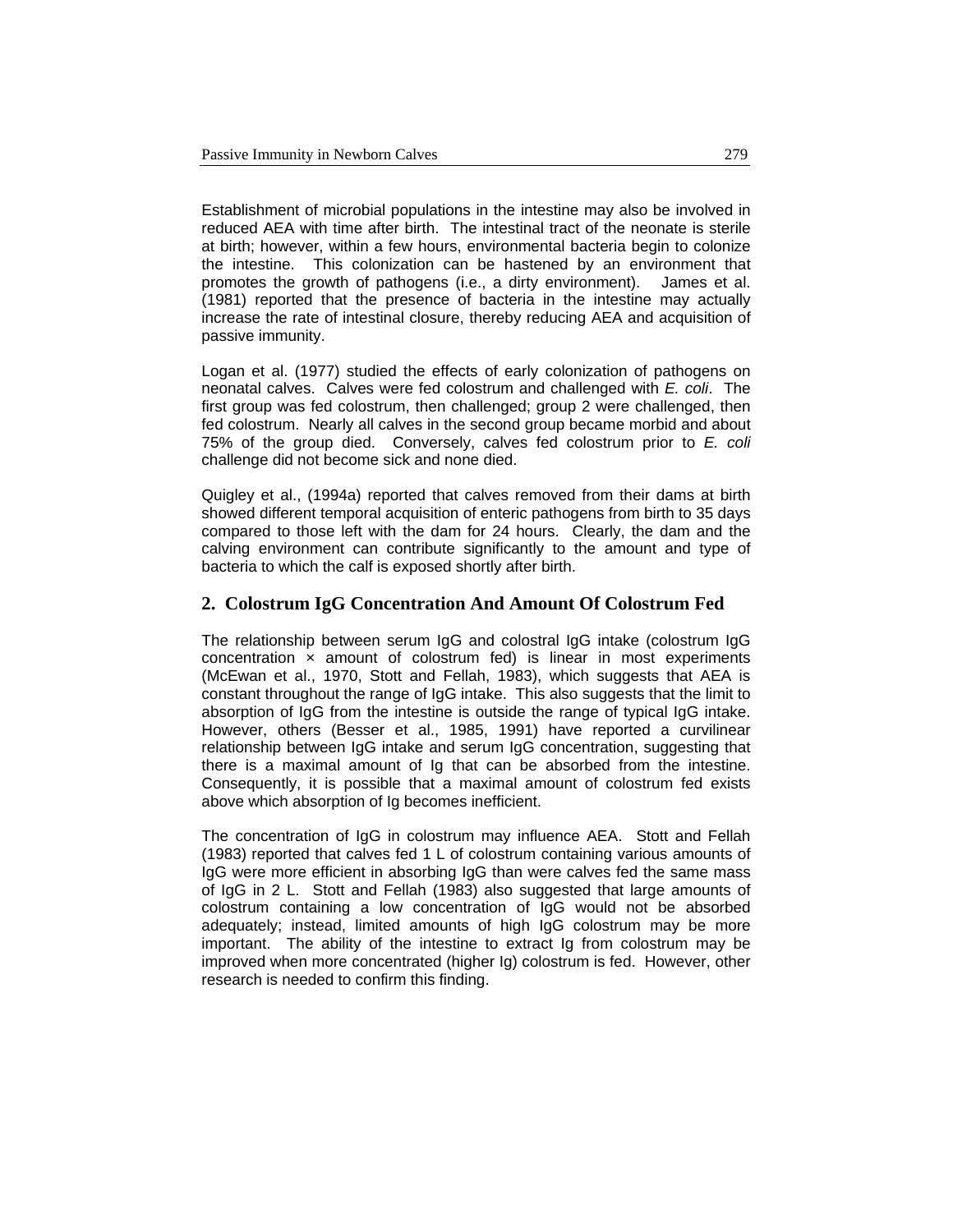Concentration of Ig in colostrum from the first milking may be inadequate to ensure the transfer of an adequate mass of  $\lg$  when  $\leq$  L are fed. Besser et al. (1991) suggested that the prevalence of failure of passive transfer in dairy herds could be minimized by artificially feeding calves large volumes (3 to 4 L) of fresh or refrigerated colostrum within the first 24 h. It is not clear whether the absorption of Ig in calves is affected by feeding a similar volume of colostrum in one or two feedings. Halliday and Williams (1976) reported that one feeding of colostrum fed to lambs reduced AEA compared with results for two feedings 6 h apart. Increased serum IgG concentration was attributed to improved absorption of the first feeding as a result of the second. Research (Hopkins and Quigley, 1997) suggests that absorption of IgG is similar whether calves are fed 4 L in one or two feedings.

#### **3. Colostrum Protease Inhibitor Concentration**

Colostrum from cows normally contains unique proteins, protease inhibitors, that protect IgG from digestion in the intestine. The most common of these proteins, trypsin inhibitor is normally found in very high concentrations in firstmilking colostrum, then declines with the onset of lactation. The addition of soybean trypsin inhibitor can increase serum IgG concentrations in calves (Quigley et al., 1995), most likely by protecting IgG from intestinal digestion

#### **4. Colostrum processing**

Manipulation of the physical or chemical characteristics of colostrum (freezing, pasteurization, etc.) can affect the AEA (Lakritz et al., 2000). Most of these effects will be specific for the processing. Generally, however, processes that alter protein structure, expose colostrum to extremes of heat or cold will reduce AEA to varying degrees.

#### **5. Protein intake**

The mass of protein and IgG may play a role in AEA. Addition of bovine serum albumin to colostrum (Besser and Osbourn, 1993) or addition of casein or whey to a colostrum supplement (Davenport et al., 2000) reduced, to varying degrees, the absorption of IgG. It is possible that large amounts of non-Ig protein compete with Ig at binding sites in the intestine, thereby reducing IgG absorption. However, additional research is needed to adequately determine the nature of this response.

#### **6. Sex of the Calf**

The sex of the calf may influence AEA; heifer calves generally have higher serum IgG concentrations than do bull calves (Roy, 1990). It is not clear whether gender of the calf may be related more to blood volume than to AEA.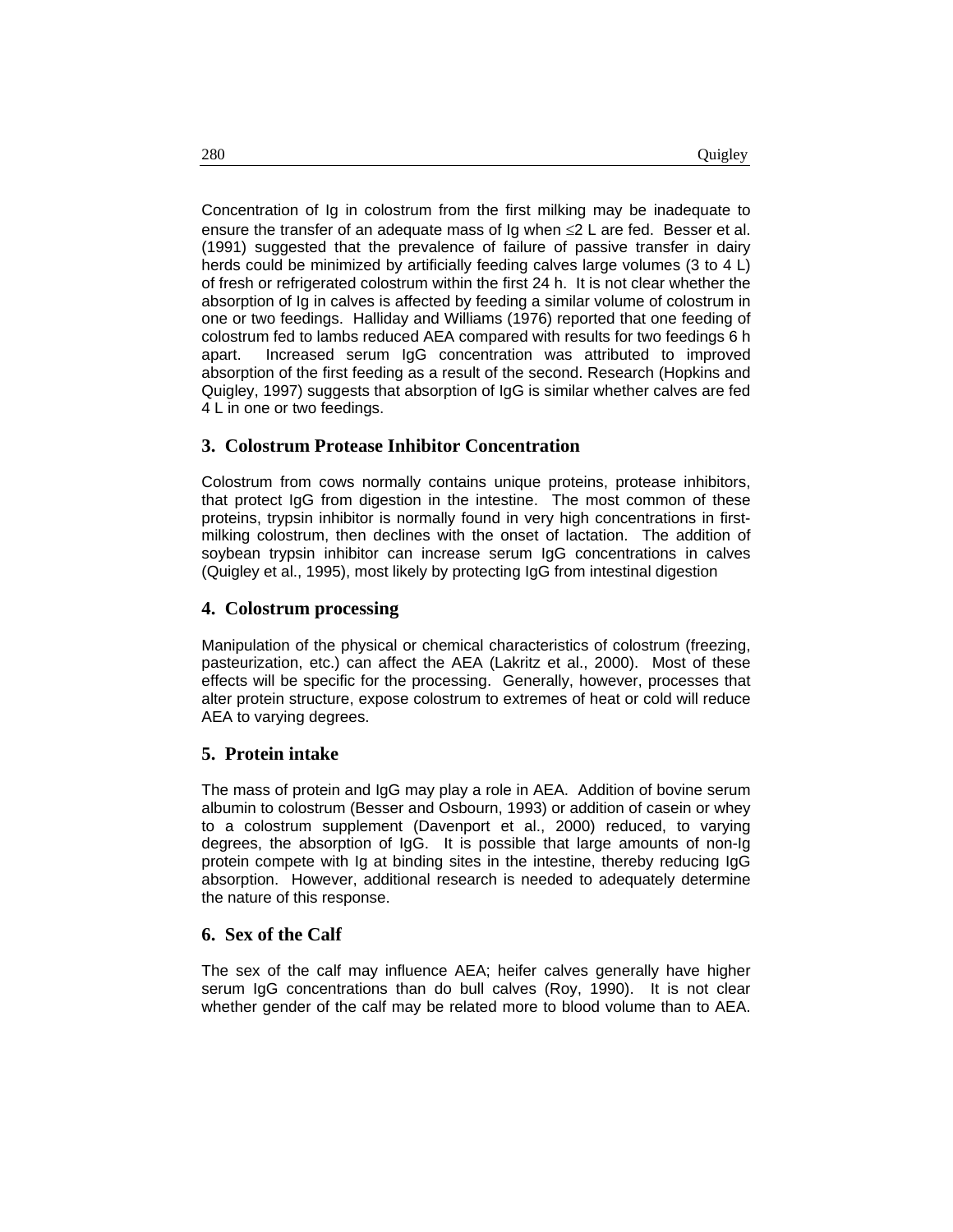A second possibility is that the larger size of bull calves may influence the metabolic state of the calves, thereby affecting Ig absorption. Further research in this area is warranted. However, Vann et al. (1995) reported no effect of calf gender on AEA in *Bos indicus* or *Bos taurus* calves.

#### **7. Breed**

Roy (1990) summarized several studies and concluded that breed differences exist in the efficiency of Ig absorption. Holstein calves had a greater AEA than Ayrshire calves and Friesian × Ayrshire calves. Differences in BW, gender, blood volume, metabolic state of the calf, and method of feeding have not been adequately accounted for in these studies, so the effect of breed is unclear. Mowrey (2001) reported that calculated AEA of Jersey calves fed colostrum or a colostrum replacement product were 24% higher than AEA for Holstein calves fed similar products.

#### **8. Method of Colostrum Feeding**

Calves that were allowed to nurse the dam generally achieve lower serum IgG concentrations and are far more susceptible to morbidity and mortality than are calves fed colostrum by nipple bottle (Brignole and Stott, 1980; Logan et al., 1981). Calves allowed to nurse the dam often consume less colostrum than do calves fed by nipple bottles (Brignole and Stott, 1980), thereby lowering IgG intake. In addition, calves allowed to nurse the dam often begin consuming colostrum later than calves fed by nipple bottle, thereby lowering AEA by allowing maturation of the intestinal epithelium.

Research that has controlled (or measured) the intake of IgG by calves allowed to nurse the dam early have reported AEA better than for calves fed by nipple bottle (Selman et al., 1970; Stott et al., 1979). Those researchers (Selman et al., 1970; Stott et al., 1979) have hypothesized that a neural effect of the presence of the dam or some labile component in colostrum may be responsible for improved AEA in the calf.

The use of the esophageal feeder to feed large quantities of colostrum has been associated with reduced AEA and slightly lower serum IgG concentration compared with colostrum administered by nipple bottle (Lee et al., 1983). Colostrum administered by esophageal feeder enters the rumen before moving into the abomasum and intestine (Lateur-Rowet and Breuink, 1983). Thereafter, it takes 2 to 4 h for the colostrum to leave the rumen. This interval may actually be the reason for lower AEA, because the intestine may mature during this time, thereby reducing the number of actively absorbing cells in the intestine. However, many veterinarians recommend feeding 4 L of colostrum as soon as possible after birth to ensure that all colostrum is consumed. Others (Adams et al., 1985; Molla, 1978) support the use of esophageal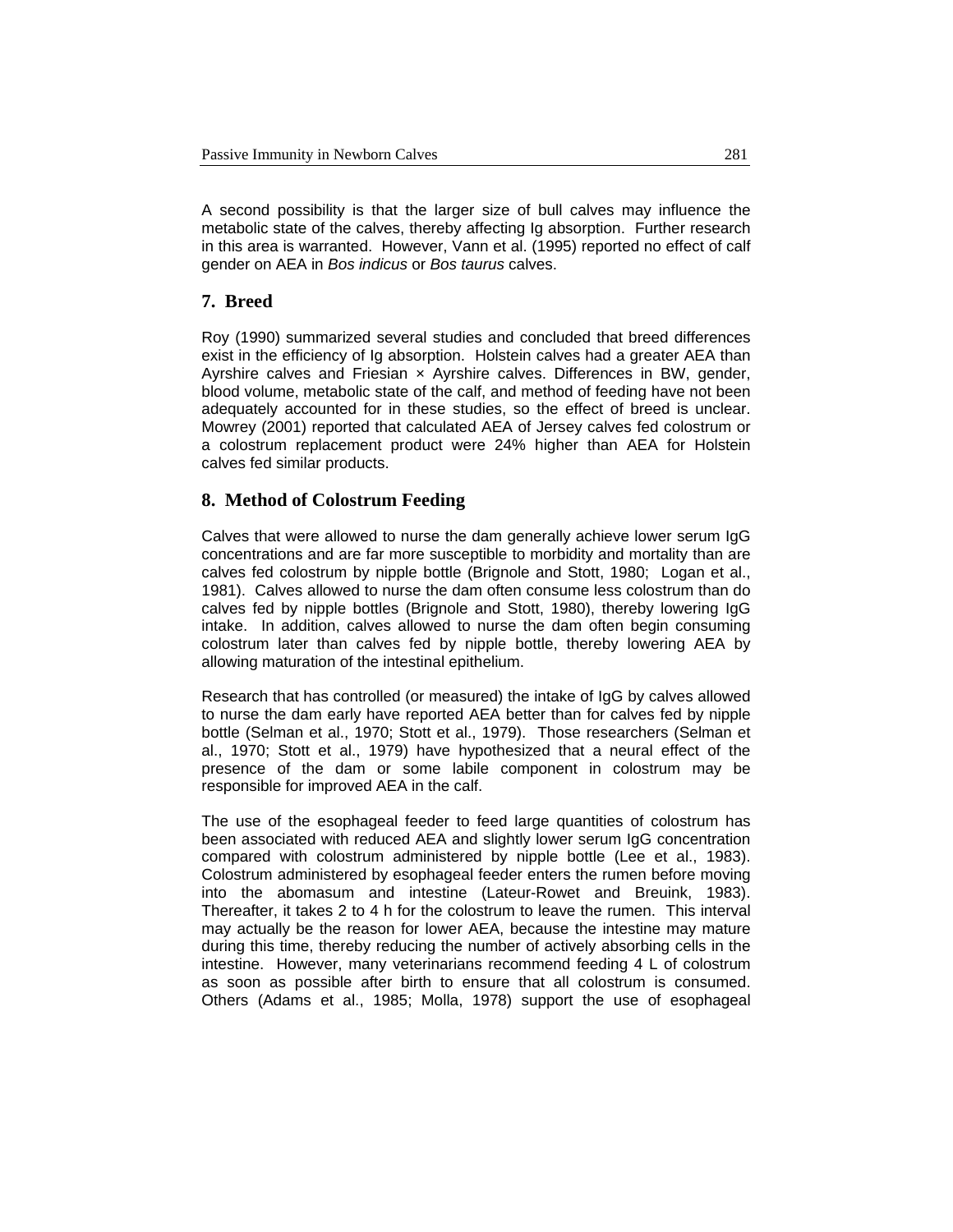feeders to provide large amounts of colostrum without significant effect on serum IgG concentrations.

#### **9. Metabolic state of the calf**

A strong correlation exists between calf perinatal mortality metabolic or respiratory acidosis (Szenci, 1985), which is common at birth (Besser et al., 1990; Garry, 1993; Szenci, 1985). Some researchers (Garry, 1993; Kasari, 1994; Szenci, 1985) view this relationship as physiological, but others (Besser et al., 1990; Boyd, 1989) consider it abnormal and a threat to the health and survival of the neonate. The prevalence of respiratory acidosis immediately postpartum could inhibit the ability of the neonate to adapt to the extrauterine environment. Normal birth is generally accompanied by a brief period of hypoxia or ischemia. Often the increase in partial pressure of  $CO<sub>2</sub> (P<sub>CO2</sub>)$ lowers pH, resulting in mild acidosis (Garry, 1993). Metabolic, respiratory, and mixed acidosis occur frequently, but significant alkalosis is rarely observed (Garry, 1993). Risk factors associated with postnatal acidosis include the duration of observed second stage labor >2 h; dystocia requiring traction; and weakness of a calf at birth (Besser et al., 1990). Mean arterial  $P_{CO2}$ concentrations range from 43 to 59 mm Hg (Adams et al., 1993; Eigenmann et al., 1984). By comparison, normal arterial  $P_{CO2}$  in adult awake mammals ranges from 35 to 45 mm Hg (Kirk, 1983). Mean venous  $P_{CO2}$  concentrations in healthy calves not exhibiting respiratory distress syndrome were  $58 \pm 2$  mm Hg (Szenci, 1985).

Respiratory acidosis may affect AEA and the acquisition of passive immunity. Although metabolic acidosis usually resolves within 2 h of birth, respiratory acidosis may persist for  $> 24$  h (Besser et al., 1990; Boyd, 1989). Serum IgG<sub>1</sub> (a sub-fraction of IgG) concentrations may be reduced in calves that have lower blood pH and elevated  $P_{CO2}$  (Besser et al., 1990). Boyd (1989) reported that birth  $P_{CO2}$ , but not pH, was inversely correlated to serum  $\log_1$  concentrations. Conversely, several others (Ayers and Besser, 1992; Drewry et al., 1999; López et al., 1994) did not find a significant relationship between  $P_{CO2}$  (arterial or venous) and plasma IgG concentration or AEA in calves. Tyler and Ramsey (1991) suggested that hypoxia in calves immediately after birth may delay the absorption of IgG but not affect peak plasma IgG concentration.

Calves born from cows fed anionic diets may be affected by respiratory or metabolic acidosis, which may, in turn, affect AEA (Guy et al., 1996; Joyce and Sanchez, 1994). Conversely, Tucker et al. (1992) reported that the cationanion balance of the diet (either -30 or +90 mEq/kg of DM) consumed by 120 dry cows and heifers did not affect the acid-base status or the plasma mineral content of their calves. Guy et al. (1996) reported increased serum  $\lg G_1$ concentrations when calves were fed an oral paste of sodium bicarbonate 0.5 h after the first colostrum feeding. Calves were born from cows fed diets with a dietary cation-anion difference of +445 or +75 mEq/kg of DM for 3 wk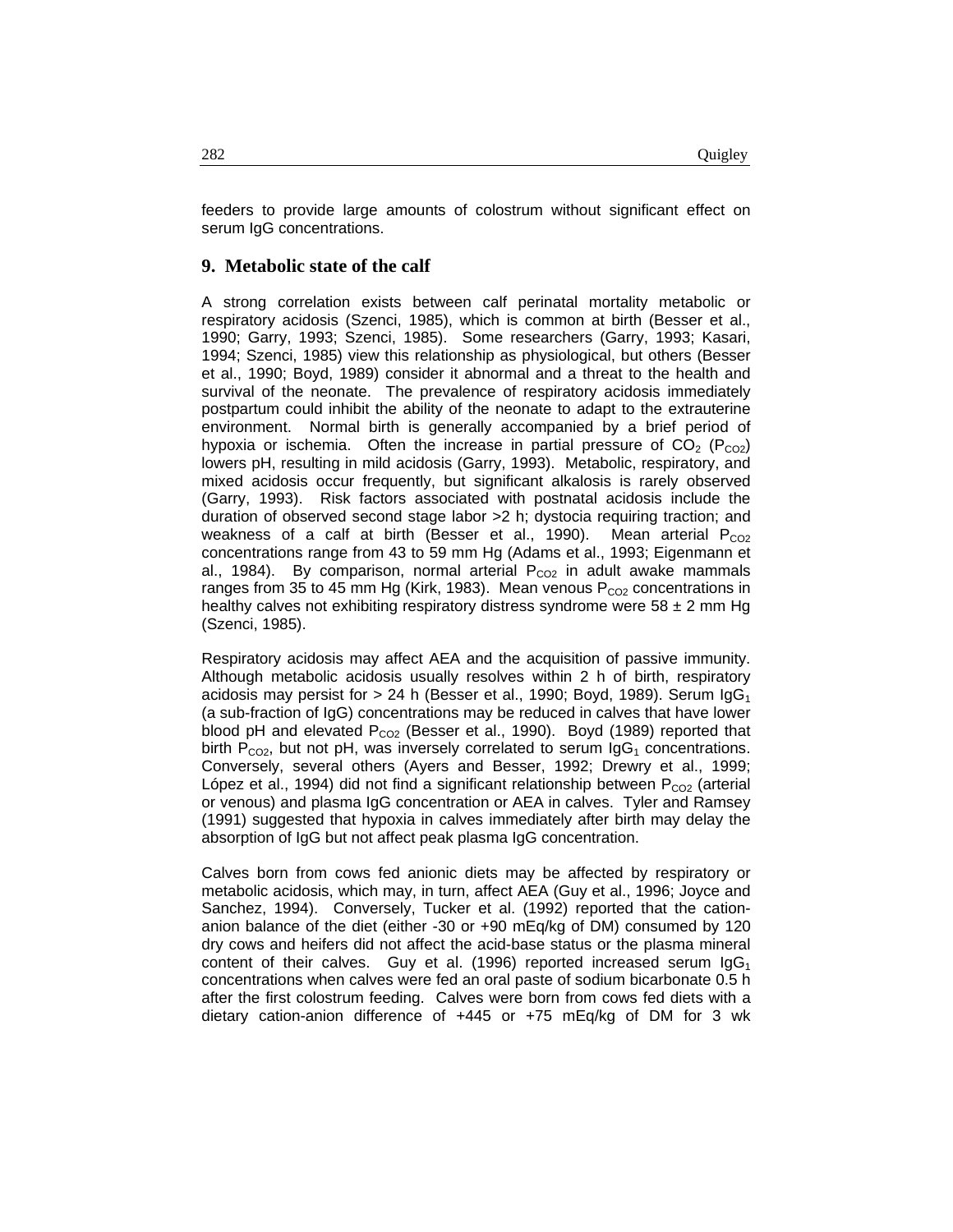prepartum. Calves born from cows fed the cationic diet had higher serum  $\lg G_1$ concentration at 24 h than did calves from cows fed more acidotic diets, although venous blood  $P_{CO2}$  was not affected (Guy et al., 1996). Conversely, Ayers and Besser (1992) reported no improvement in serum  $\log G_1$ concentration of calves injected with either doxapram HCl (2 mg/kg of BW) or sodium bicarbonate (3 mEq/kg of BW), although pH was increased and  $P_{CO2}$ was decreased by treatment with doxapram HCl alone or in combination with sodium bicarbonate. Further research is required to determine the total effect of neonatal acid-base status on the ability of the calf to absorb colostral Ig and to determine whether treatments are effective or necessary.

#### **9. Effects of Environment**

The absorption of Ig may be affected by the environment in which the calf is born. Extreme cold (Olson et al., 1980a), but not moderate cold (Olson et al., 1981a,b), reduces the absorption of Ig by calves. The effects of ambient temperature outside the thermoneutral range for calves may involve direct effects on intestinal absorption and transport (Olson et al., 1981a) as well as the ability of the calf to stand and nurse (Olson et al., 1980b; Stauber, 1976).

#### **10. Stress Hormones**

The degree of dystocia may affect survival of calves. The relationship between dystocia and lower plasma Ig concentrations has been determined conclusively. However, research by Stott and Rienhardt (1978) suggested that dystocia did not influence concentrations of circulating cortisol or affect AEA. Concentrations of glucocortocoids affect absorption of Ig in calves. Administration of ACTH has been reported to increase IgG absorption in calves (Johnston and Oxender, 1979; Stott, 1980), but may be dependent upon the degree of maturation of the calf at birth (Stott, 1980).

# **Colostral Supplements**

Maternal colostrum is almost always the preferred source of IgG. The IgG in maternal colostrum are derived from the dam's bloodstream and are based on the disease history to which the cow has been exposed. The industry has long recognized that management of colostrum on the farm is time consuming, tedious and prone to error. Statistics, including neonatal morbidity, mortality and the proportion of calves with FPT are clear evidence that colostral management is often inadequate and there is a need for improved management of colostrum feeding.

Poor colostrum quality (low IgG concentration or contamination) or a lack of colostrum prompted the search for alternative sources of IgG for neonatal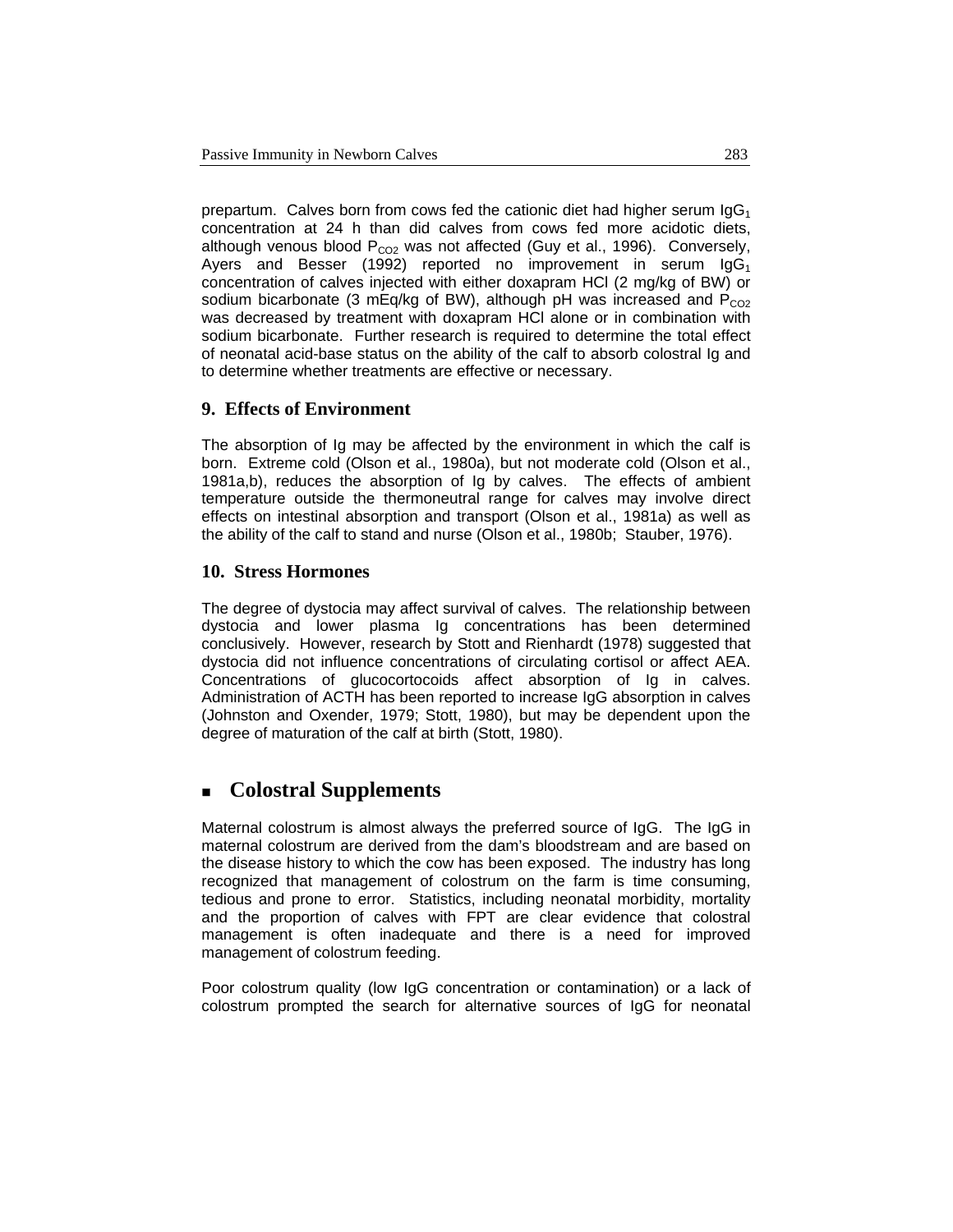calves. Currently, the only sources of IgG are from animals. However, colostral supplements have been introduced to the industry and have been used to supplement (increase colostral IgG concentration) or replace maternal colostrum. Maternal colostrum may be replaced by a supplement when it is unavailable, of poor quality (low IgG concentration) or may contain pathogenic organisms, such as *Mycobacterium paratuberculosis.* The three readily available sources of IgG are lacteal secretions (colostrum and milk), blood and eggs.

#### **1. Supplements Derived From Lacteal Secretions**

Colostral supplements derived from whey and cow colostrum have been evaluated at several locations. Absorption of IgG from supplements derived from lacteal secretions have been reported to be poor (Abel Francisco and Quigley, 1993; Garry et al., 1996; Morin et al., 1997; Zaremba et al., 1993; Mee et al., 1996; Ikemori et al., 1997) although the reasons for poor IgG absorption have not been defined clearly.

Abel Francisco and Quigley (1993) added a colostral supplement to maternal colostrum from 32 cows. Colostrum ranged from very high to low concentration of IgG, and averaged 59 g of IgG/liter. Calves were fed colostrum by 2 hours of birth, and again 12 hours later. No effect of colostral supplement was observed on serum IgG concentrations taken 24 or 48 hours after birth. These data suggested that when maternal colostrum was fed, there was no benefit to adding a colostrum supplement. When only the poor quality colostrum samples (<20 g of IgG/L) were evaluated, the results were similar. Even when poor quality colostrum was fed, there was little benefit to adding a colostral supplement.

In a second study, use of colostral supplements based on whey and colostrum were reevaluated by feeding newborn calves 2 quarts of dam's colostrum as soon as possible after birth and again 12 hours later. This study reconfirmed our previous finding that colostrum supplements do not affect serum IgG concentrations when added to good quality colostrum. Generally, the use of the current generation of colostrum supplements based on whey or colostrum has shown poor absorption and only limited increases in serum IgG concentrations when fed at or above manufacturer's recommendations (Garry et al., 1996).

#### **2. Supplements Derived From Chicken Eggs**

Preparations derived from chicken eggs have been evaluated in some studies (Erhard et al., 1995, 1997). Typically, these preparations contain IgY obtained from hyperimmunization of chickens. The resulting product contains specific activity against the antigen administered. However, absorption of the IgY into the circulation appear to be relatively low and, therefore, these preparations may be most useful in post-closure applications (Erhard et al., 1997).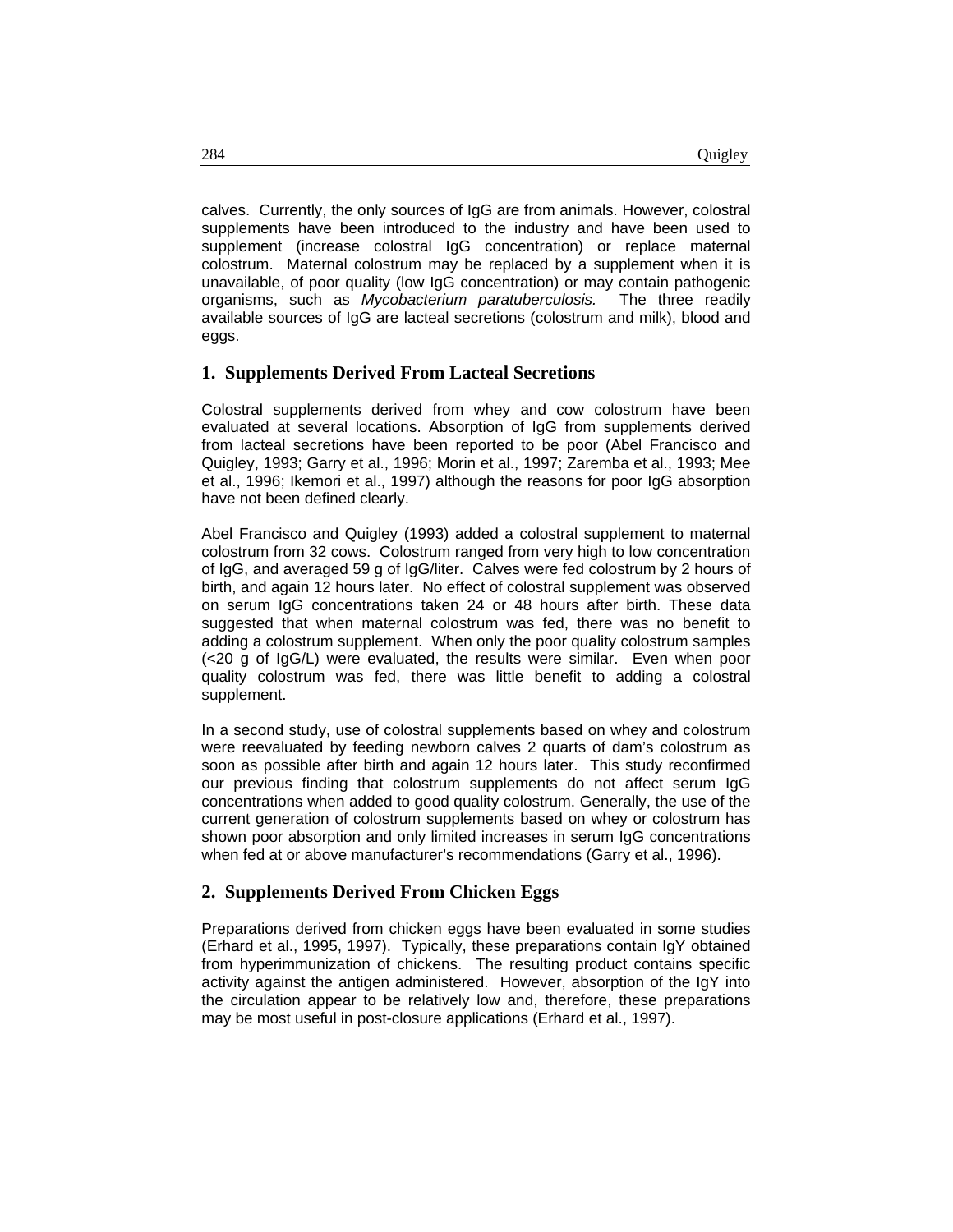### **3. Supplements Derived From Bovine Serum**

A colostrum supplement based on serum proteins (Lifeline, APC, Inc., Ames, IA) is significantly more effective in providing circulating IgG and improved survival of neonatal calves when fed alone or added to maternal colostrum (Arthington et al., 2000a,b; Quigley et al., 1998, 2000, 2001). Studies have indicated that the apparent efficiency of IgG absorption from serum derived colostral supplements is equal to maternal colostrum – usually averaging approximately 25 to 35%. In addition, serum derived colostral generally contain more IgG than supplements based on whey or cow colostrum.

Colostrum supplements derived from serum contain primarily  $\log_{1}$  and  $\log_{2}$  in approximately equal proportions. This is somewhat different from supplements derived from colostrum, which contain mostly  $\log_1$ . Therefore, the absorption kinetics and half-life of these products may be expected to vary significantly. Furthermore, IgG derived from serum are usually significantly less expensive – therefore, it is more economical to collect, process and manufacture supplements derived from serum. Serum is a high quality product and a recent summary of risks assessment conducted by Harvard University School of Public Health for the USDA indicates the safety of blood products with respect to BSE transmission. The survey found that current regulations prohibiting the feeding of ruminant proteins – with the exception of blood products, milk, gelatin and plate waste – dramatically reduce the risk of establishing BSE in North America. If BSE were introduced by importation of infected cattle or infected meat and bone meal, the existing regulations would also stop the spread of the disease.

#### **Recommendations**

The terms "colostrum supplements" and "colostrum replacers" are poorly defined in the literature and in the industry. Many products are currently marketed as colostrum replacers, but have neither a sufficient mass of IgG nor the nutritional supplementation required by the calf. Recent developments (Quigley et al., 2001) indicate that true colostrum replacement products will be available in the near future.

The term "colostrum supplement" should refer to those preparations intended to provide < 100 g of IgG/dose and are not formulated to completely replace colostrum. Supplements should be formulated to be fed in conjunction with colostrum and to increase IgG concentration and provide nutrients that are inherently variable in maternal colostrum (e.g., vitamin E). Additional research is needed to identify components critical to successful CS formulation.

In addition to an adequate mass of IgG (>100 g of IgG/dose), colostral replacers must provide nutrients required by the calf. Energy as carbohydrate and lipid is needed to allow the calf to thermoregulate and to establish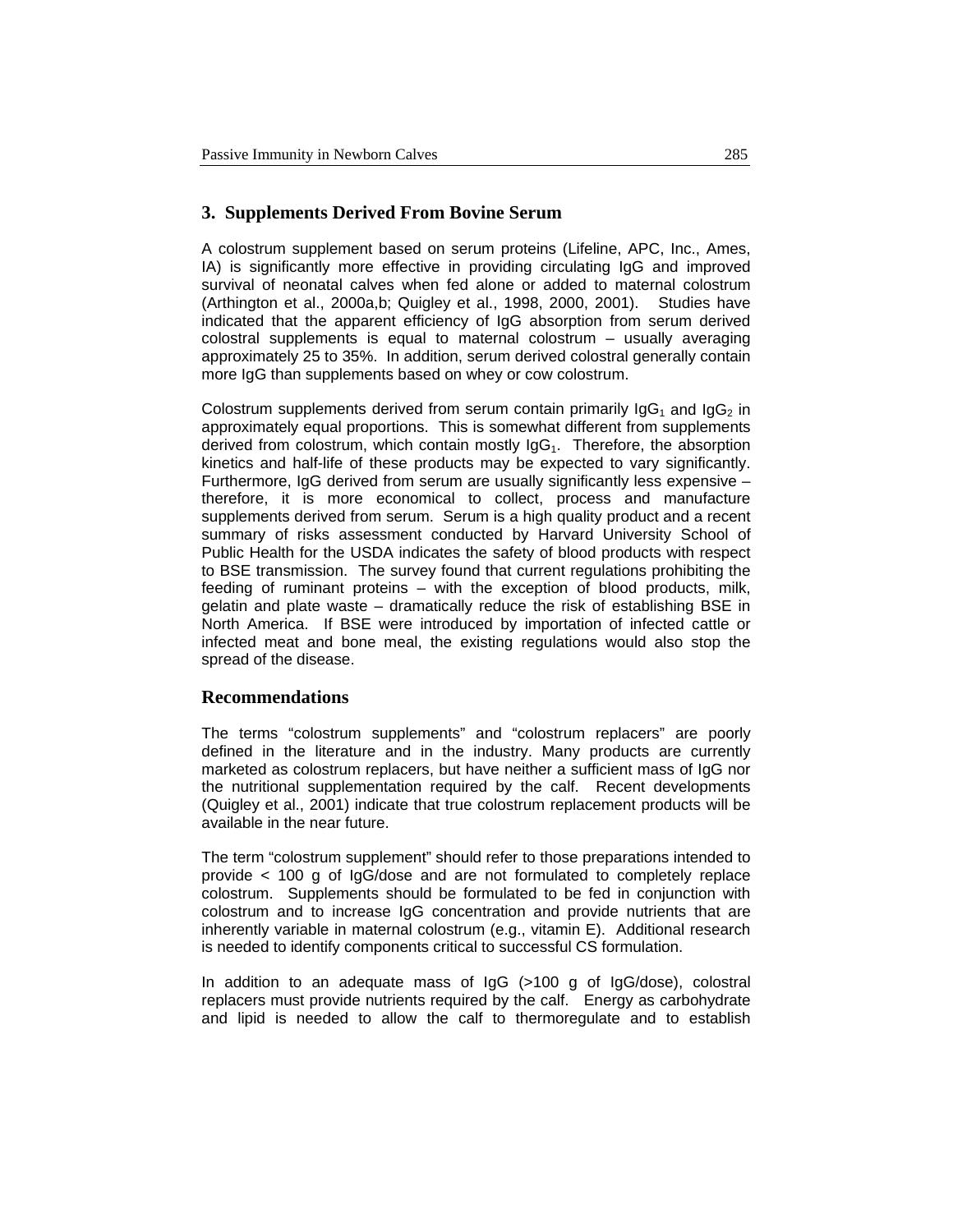homeostasis. Digestible protein sources are required as a source of amino acids for gluconeogenesis and protein synthesis, and vitamins and minerals are essential to successful colostral replacer formulation. Colostrum is a highly concentrated source of fat soluble vitamins, as placental transfer of these vitamins is limited. Additional research is also required to define requirements for hormones and growth factors that are found in high concentrations in maternal colostrum. Inclusion of viable leukocytes normally found in maternal colostrum is not possible presently.

Colostrum supplement products that contain IgG are regulated in the U.S. by the USDA Center for Veterinary Biologics. Regulatory approval of products for prevention or treatment of failure of passive transfer requires that products produce an increase in circulating IgG concentration in at least 20 neonatal animals fed a dose of the product above a minimum standard for the specific species (9 CFR 113.499). To date, no approved CS has been shown to increase IgG concentration above the species standard (10 g/L). Recently, we reported that plasma IgG exceeded the bovine species standard in calves fed 122 or 244 g of IgG (Quigley et al., 2001). Our data suggest that mass of IgG and method of processing are critical to ensure adequate transfer of passive immunity. It is important to recognize that products providing less than 100 g of IgG/dose should not be used to replace colostrum; rather two discrete classes of products (supplement vs. replacer) with unique functions and formulation should be recognized.

### **Summary**

A more complete understanding of the factors that affect the incidence and severity of FPT are needed if meaningful improvements are to be made regarding neonatal morbidity and mortality. Although the mass of IgG that is consumed by the calf is important, other factors affecting the ability of the animal to absorb Ig are also meaningful. New technologies to increase the mass of IgG (e.g., colostral supplements and replacers) will provide an increased ability to manage the colostrum feeding program. However, other technologies, including measurement of colostral quality, determining the potential AEA of a calf, and others, need to be determined to provide optimal immune protection to the calf.

#### **References**

Abel Francisco, S.F. and J. D. Quigley, III. 1993. Serum immunoglobulin concentration in response to maternal colostrum and colostral supplementation in dairy calves. Am. J. Vet. Res. 54:1051-1054.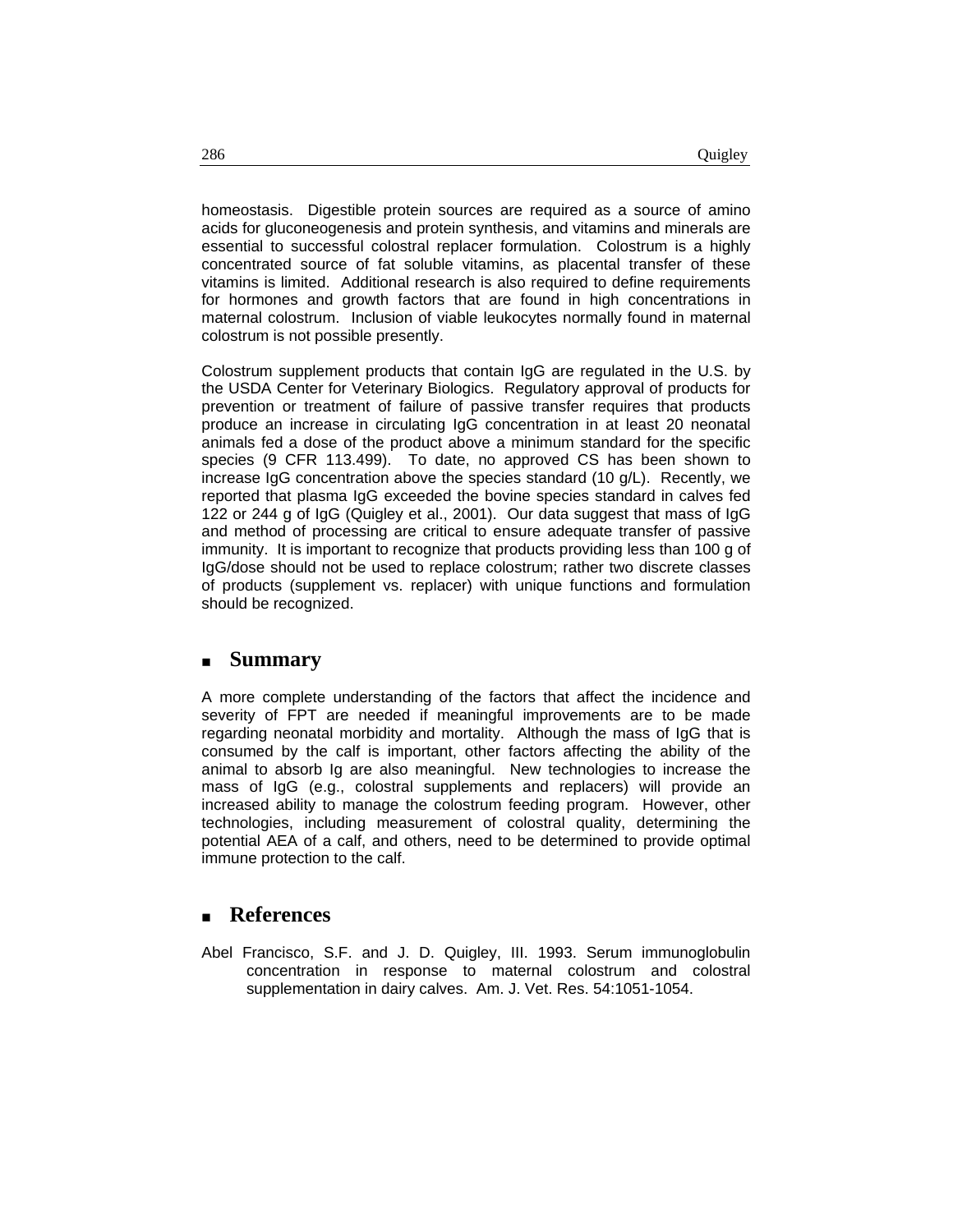- Adams, G. D., L. J. Bush, J. L. Horner, and T. E. Staley. 1985. Two methods for administering colostrum to newborn calves. J. Dairy Sci. 68:773.
- Adams, R., R. B. Garry, B. M. Aldridge, M. D. Holland, and K. G. Odde. 1993. Physiologic differences between twin and single born beef calves in the first two days of life. Cornell Vet. 83:13.
- Arthington, J. D. M. B. Cattell, J. D. Quigley, III, G. C. McCoy, and W. L. Hurley. 2000a. Passive immunoglobulin transfer in newborn calves fed colostrum or spray-dried serum protein alone or as a supplement to colostrum of varying quality. J. Dairy Sci. 83:2834–2838.
- Arthington, J. D., M. B. Cattell and J. D. Quigley, III. 2000b. Effect of dietary IgG source (colostrum, serum, or milk-derived supplement) on the efficiency of IgG absorption in newborn Holstein calves. J. Dairy Sci. 83:1463- 1467.
- Ayers, M. W., and T. E. Besser. 1992. Evaluation of colostral  $\log_1$  absorption in newborn calves after treatment with alkalinizing agents. Am. J. Vet. Res. 53:83.
- Besser, T. E., A. E. Garmedia, T. C. McGuire, and C. C. Gay. 1985. Effect of colostral immunoglobulin G1 and immunoglobulin M concentrations on immunoglobulin absorption in calves. J. Dairy Sci. 68:2033.
- Besser, T. E., C. C. Gay, and L. Pritchett. 1991. Comparison of three methods of feeding colostrum to dairy calves. J. Amer. Vet. Med. Assoc. 198:419.
- Besser, T. E., and D. Osbourn. 1993. Effect of bovine serum albumin on passive transfer of immunoglobulin G1 to newborn calves. Vet. Immunol. Immunopathol. 37:321–327.
- Besser, T. E., O. Szenci, and C. C. Gay. 1990. Decreased colostral immunoglobulin absorption in calves with postnatal respiratory acidosis. JAVMA 196:1239.
- Boyd, J. W. 1989. Relationships between acid-base balance, serum composition and colostrum absorption in newborn calves. Br. Vet. J. 145:249.
- Brignole, T. J. and G. H. Stott. 1980. Effect of suckling followed by bottle feeding colostrum on immunoglobulin absorption and calf survival. J. Dairy Sci. 63:451.
- Bush, L. J., and T. E. Staley. 1980. Absorption of colostral immunoglobulins in newborn calves. J. Dairy Sci. 63:672.
- Curtis, C. R., H. N. Erb, and M. E. White. 1985. Risk factors for calfhood morbidity and mortality on New York dairy farms. Proceedings of Cornell Nutrition Conference, pp. 90-99.
- Davenport, D. F., J. D. Quigley, III, J. E. Martin, J. A. Holt, and J. D. Arthington. 2000. Addition of casein or whey protein to colostrum or a colostrum supplement product on absorption of IgG in neonatal calves. J. Dairy Sci. 83:2813-2819.
- Drewry, J. J., J. D. Quigley, III, D. R. Geiser, and M. G. Welborn. 1999. The effect of elevated arterial carbon dioxide tension on efficiency of immunoglobulin G absorption in calves. Am. J. Vet. Res. 60:609-614.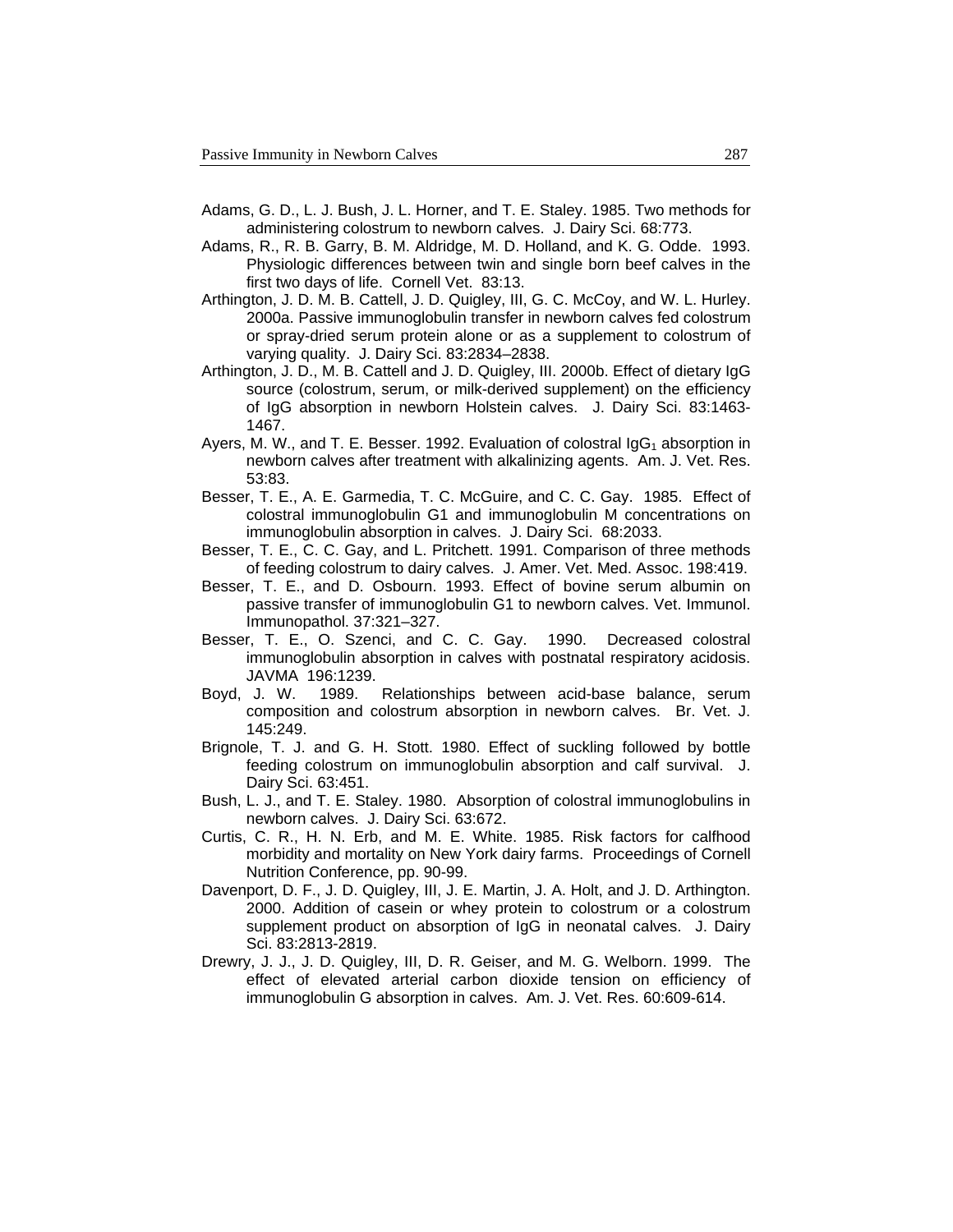- Eigenmann, U.J.E., H. A. Schoon, D. Jahn, and E. Grunert. 1984. Neonatal respiratory distress syndrome in the calf. Vet. Rec. 114:141.
- Erhard, M. H., E. Gobel, B. Lewan, U. Losch, and M. Stangassinger. 1997. Systemic availability of bovine immunoglobulin G and chicken immunoglobulin Y after feeding colostrum and whole egg powder to newborn calves. Arch. Tierernahr. 50:369-380.
- Erhard, M. H., U. Losch, and M. Stangassinger M. 1995. Intestinal absorption of homologous and heterologous immunoglobulin G in newborn calves. Z. Ernahrungswiss. 34:160-163.
- Fleenor, W. A., and G. H. Stott. 1980. Hydrometer test for estimation of immunoglobulin concentration in bovine colostrum. J. Dairy Sci. 63:973- 977.
- Garry, F. B. 1993. Clinical aspects of acidosis in newborn calves. Proc. of the 3rd Inter. Conf. on Vet. Perinatol. Davis, CA.
- Garry, F., R. Adams, M. B. Cattell, and R. P. Dinsmore. 1996. Comparison of passive immunoglobulin transfer to dairy calves fed colostrum or commercially available colostral-supplement products. J. Amer. Vet. Med. Assoc. 208:107.
- Guilloteau, P., T. Corring, P. Garnot, P. Martin, R. Toullec, and D. Durand. 1983. Effects of age and weaning on enzyme activities of abomasum and pancreas of the lamb. J. Dairy Sci. 66:2373.
- Guy, M. A., W. K. Sanchez, J. J. Higgins, R. L. Crill, and J. G. Giesy. 1996. Effect of an oral paste of sodium bicarbonate given at parturition on immunoglobulin status of neonatal calves. J. Dairy Sci. 79(Suppl. 1):198. (Abstr.).
- Halliday, R., and M. R. Williams. 1976. Passive immunity in the lamb. Effects of a second feed of colostrum on antibody absorption from the first feed. Res. Vet. Sci. 21:173.
- Hopkins, B. A., and J. D. Quigley, III. 1997. Effects of method of colostrum feeding and colostral supplementation on serum IgG concentrations in neonatal calves. J. Dairy Sci. 80:979.
- Ikemori Y, M. Ohta, K. Umeda, F. C. Icatlo, M. Kuroki, H. Yokoyama, and Y. Kodama. 1997. Passive protection of neonatal calves against bovine coronavirus-induced diarrhea by administration of egg yolk or colostrum antibody powder. Vet Microbiol. 58**:**105-111.
- James, R. E., C. E. Polan, and K. A. Cummins. 1981. Influence of administered indigenous microorganisms on uptake of  $1^{125}$ -g-globulin in vivo by intestinal segments of neonatal calves. J. Dairy Sci. 64:52.
- Jochims, K., F. J. Kaup, W. Drommer, and M. Pickel. 1994. An immunoelectron microscopic investigation of colostral IgG absorption across the intestine of newborn calves. Res. Vet. Sci. 57:75.
- Johnston, N. E. and W. D. Oxender. 1979. Effect of altered serum glucocorticoid concentrations on the ability of the newborn calf to absorb colostral immunoglobulin. Am. J. Vet. Res. 40:32.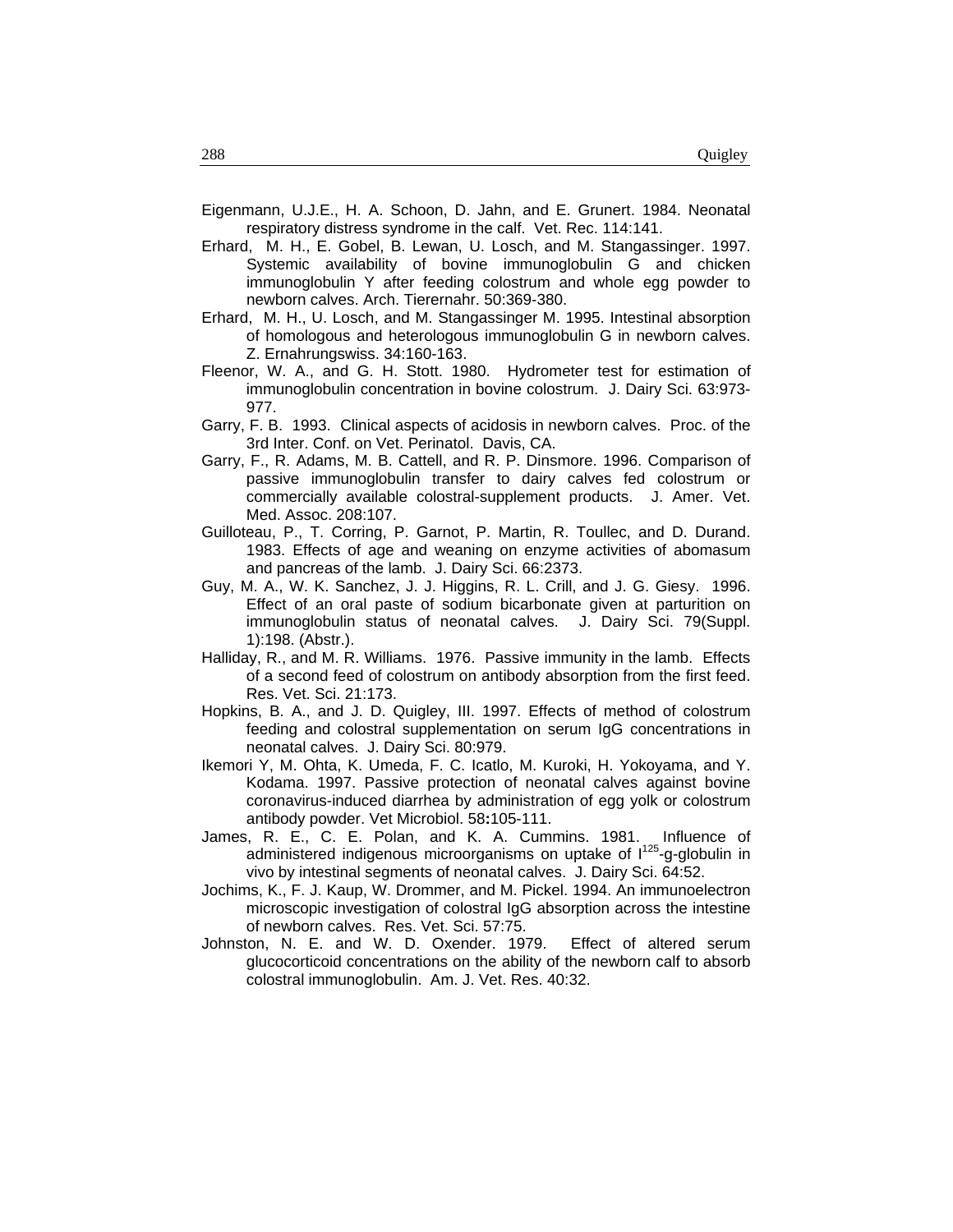- Joyce, P. W. and W. K. Sanchez. 1994. Dietary cation-anion difference and forage type during the dry period: effect on lactational performance and metabolic disorders of cows and health of calves. J. Dairy Sci. 77(Suppl. 1):97. (Abstr.).
- Kasari, T. R. 1994. Physiologic mechanisms of adaptation in the fetal calf at birth. Vet. Clin. North Am. Food Anim. Pract. 10:127.
- Kirk, R. W. 1983.Current Veterinary Therapy VIII: Small Animal Practice*.* W. B. Saunders Co., Philadelphia, PA.
- Kruse, V. 1970. Absorption of immunoglobulin from colostrum in newborn calves. Anim. Prod. 12:627.
- Lakritz J., J. W. Tyler, D. E. Hostetler, A. E. Marsh, D. M. Weaver, J. M. Holle, B. J. Steevens, and J. L. Denbigh. 2000. Effects of pasteurization of colostrum on subsequent serum lactoferrin concentration and neutrophil superoxide production in calves. Am. J. Vet. Res. 61:1021-1025.
- Lateur-Rowet, H.J.M. and H. J. Breuink. 1983. The failure of the oesophageal groove reflex, when fluids are given with an oesophageal feeder to newborn and young calves. Vet. Quart. 5:68.
- Lee, R.B., T.E. Besser, C.C. Gay, and T.C. McGuire. 1983. The influence of method of feeding on IgG concentrations acquired by calves. Proceedings, 4th International Symposium on Neonatal Diarrhea. VIDO, Saskatoon, Saskatchewan, Canada. pp. 373-377.
- Logan, E. F., B. D. Muskett, and R. J. Herron. 1981. Colostrum feeding of dairy calves. Vet. Rec. 108:283.
- Logan, E. F., G. R. Pearson, and M. S. McNulty. 1977. Studies on the immunity of the calf to colibacillosis - VII: The experimental reproduction of enteric colibacillosis in colostrum-fed calves. Veterinary Record. 101:443-446.
- López, A., J. Löfstedt, R. Bildfell, B. Horney, and S. Burton. 1994. Pulmonary histopathological findings, acid-base status, and absorption of colostral immunoglobulins in newborn calves. Am. J. Vet. Res. 55:1303.
- McEwan, A. D., E. W. Fisher, and I. E. Selman. 1968. The effect of colostrum on the volume and composition of the plasma of calves. Res. Vet. Sci. 9:284.
- McEwan, A. D., E. W. Fisher, and I. E. Selman. 1970. An estimation of the efficiency of the absorption of immune globulins from colostrum by newborn calves. Res. Vet. Sci. 11:239.
- Mechor, G. D., Y. T. Gröhn, and R. J. Van Saun. 1991. Effect of temperature on colostrometer readings for estimation of immunoglobulin concentration in bovine colostrum. J. Dairy Sci. 74:3940-3943.
- Mechor, G. D., Y. T. Gröhn, L. R. McDowell, and R. J. Van Saun. 1992. Specific gravity of bovine colostrum immunoglobulins as affected by temperature and colostrum components. J. Dairy Sci. 75:3131-3135.
- Mee, J. F., K. J. O'Farrell, P. Reitsma, and R. Mehra. 1996. Effect of a whey protein concentrate used as a colostrum substitute or supplement on calf immunity, weight gain, and health. J. Dairy Sci. 79:886-894.
- Molla, A. 1978. Immunoglobulin levels in calves fed colostrum by stomach tube. Vet. Rec. 103:377.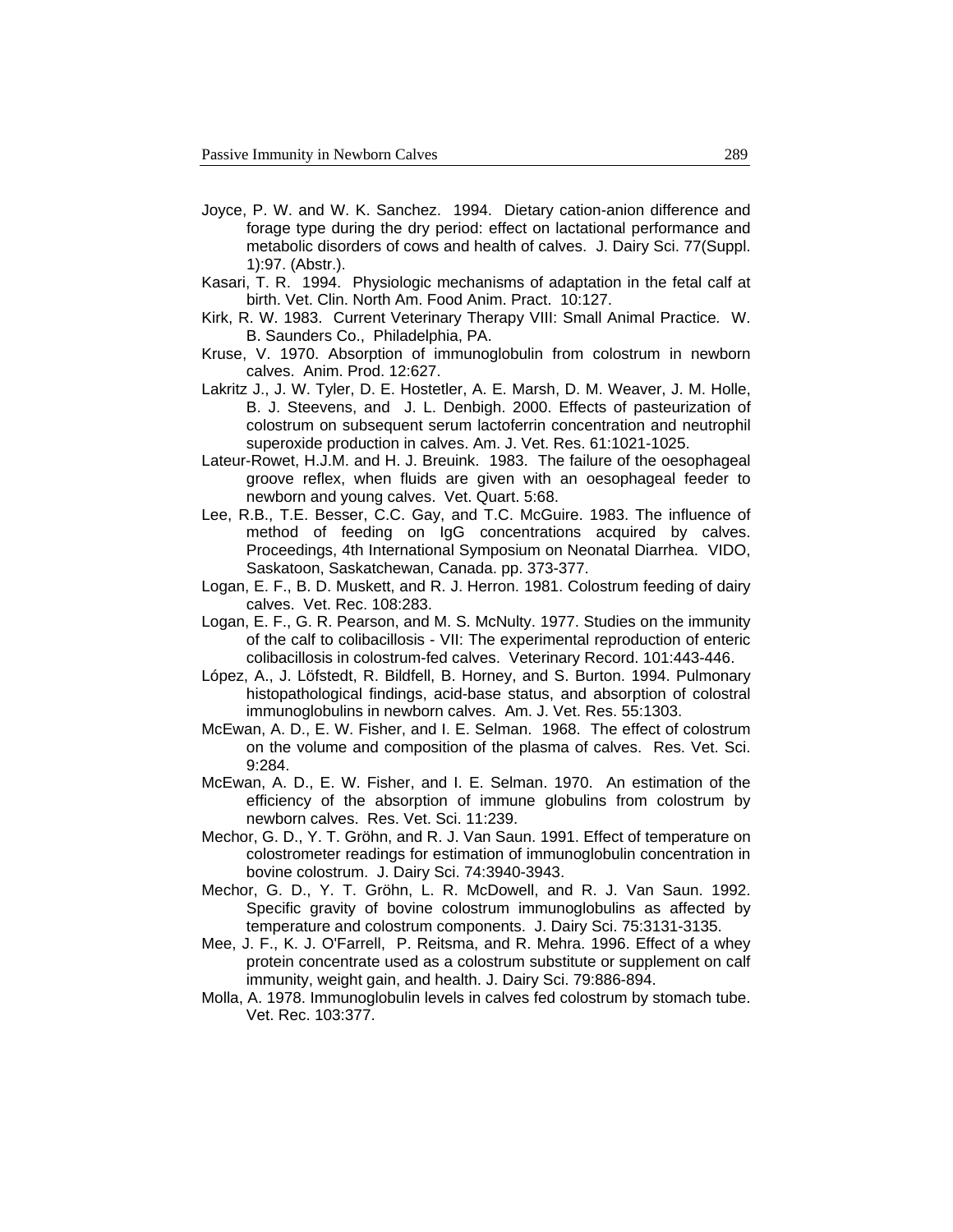- Möllerberg, L., L. Ekman, and S. O. Jacobsson. 1975. Plasma and blood volume in the calf from birth till 90 days of age. Acta Vet. Scand. 16:178.
- Morin, D. E., G. C. McCoy and W. L. Hurley. 1997. Effects of quality, quantity, and timing of colostrum feeding and addition of a dried colostrum supplement on immunoglobulin G1 absorption in Holstein bull calves. J. Dairy Sci. 80:747-753.
- Morin D. E., P. D. Constable, F. P. Maunsell, and G. C. McCoy. 2001. Factors associated with colostral specific gravity in dairy cows. J. Dairy Sci. 84:937-943.
- Mowrey, C. M. 2001. Influence of feeding pooled colostrum or colostrum replacement on IgG levels and evaluation of animal plasma as a milk replacer protein source. MS Thesis, Virginia Tech, Blacksburg, VA.
- National Animal Health Monitoring System. 1992. Dairy herd management practices focusing on preweaned heifers. USDA, Animal and Plant Health Inspection Service, Veterinary Services, Fort Collins, CO.
- National Animal Health Monitoring System. 1996. Dairy herd management practices focusing on preweaned heifers. USDA, Animal and Plant Health Inspection Service, Veterinary Services, Fort Collins, CO.
- Olson, D. P., R. C. Bull, L. F. Woodward, and K .W. Kelley. 1981a. Effects of maternal nutritional restriction and cold stress on young calves: absorption of colostral immunoglobulins. Am. J. Vet. Res. 42:876.
- Olson, D. P., C. J. Papasian, and R. C. Ritter. 1980a. The effects of cold stress on neonatal calves. 2. Absorption of colostrum immunoglobulins. Can. J. Comp. Med. 44:19.
- Olson, D. P., L. F. Woodward, R. C. Bull, and D. O. Everson. 1981b. Immunoglobulin levels in serum and colostral whey of proteinmetabolizable energy restricted beef cows. Res. Vet. Sci. 30:49.
- Olson, D. P., C. J. Papasian, and R. C. Ritter. 1980b. The effects of cold stress on neonatal calves. 1. Clinical condition and pathological lesions. Can. J. Comp. Med. 44:11.
- Pritchett, L. C., C. C. Gay, T. E. Besser, and D. D. Hancock. 1991. Management and production factors influencing immunoglobulin  $G_1$ concentration in colostrum from Holstein cows. J. Dairy Sci. 74:2336- 2341.
- Pritchett L. C., C. C. Gay, D. D. Hancock, and T. E. Besser. 1994. Evaluation of the hydrometer for testing immunoglobulin G1 concentrations in Holstein colostrum. J. Dairy Sci. 77:1761-1767.
- Quigley, J. D., III, J. J. Drewry, and K. R. Martin. 1998. Estimation of plasma volume in Holstein and Jersey calves. J. Dairy Sci. 81:1308-1312.
- Quigley, J. D., III, D. L. Fike, M. N. Egerton, J. J. Drewry, and J. D. Arthington. 1998. Effects of a colostrum replacement product derived from serum on immunoglobulin G absorption by calves. J. Dairy Sci. 81:1936-1939.
- Quigley, J. D., III, P. French, and R. E. James. 2000. Effect of pH on absorption of immunoglobulin G in neonatal calves. J. Dairy Sci. 83:1853-1855.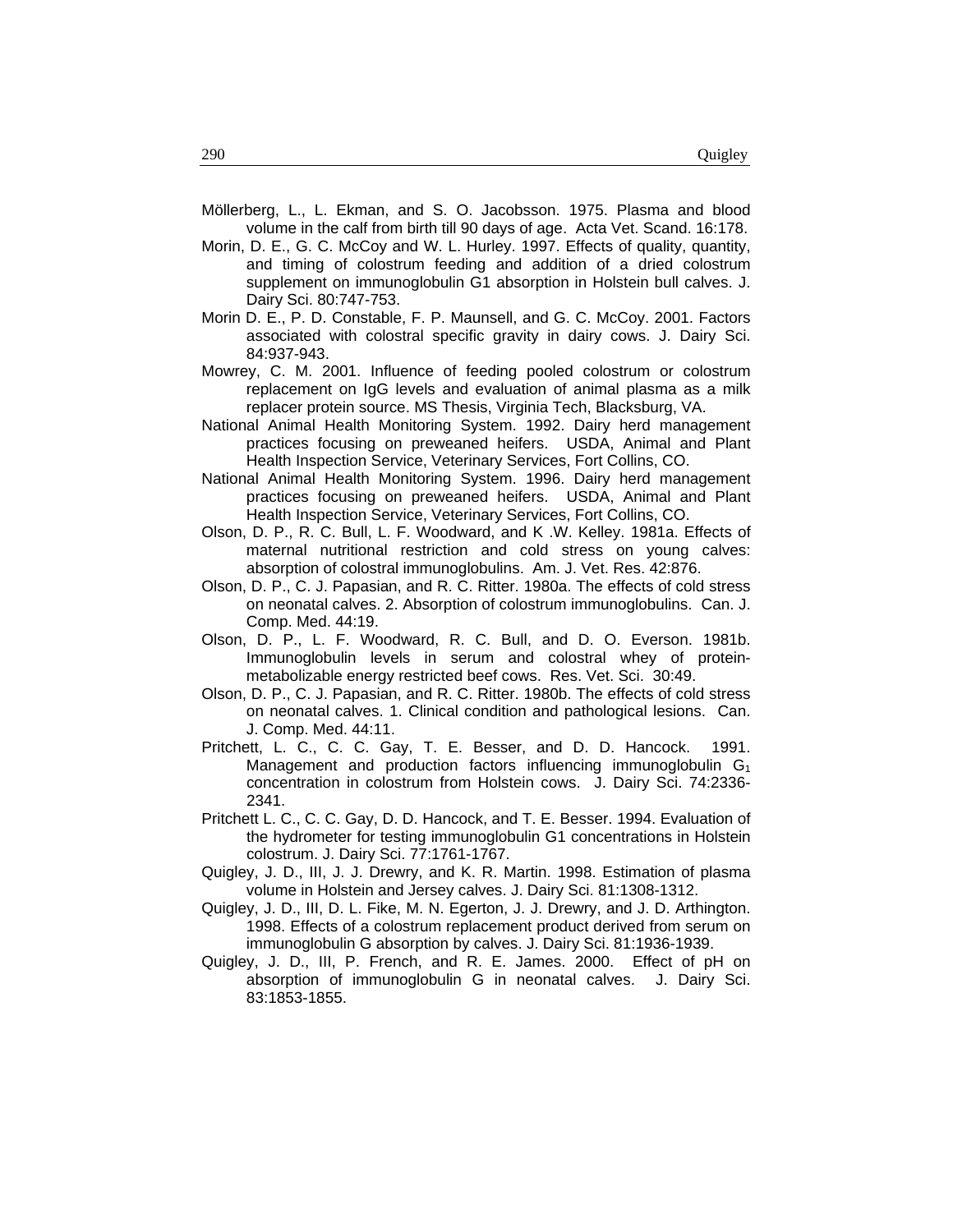- Quigley, J. D., III, K. R. Martin, D. A. Bemis, L.N.D. Potgieter, C. R. Reinemeyer, B. W. Rohrbach, H. H. Dowlen, and K. C. Lamar. 1994a. Effects of housing and colostrum feeding on the prevalence of selected organisms in feces of Jersey calves. J. Dairy Sci. 77:3124.
- Quigley, J. D., III, K. R. Martin, H. H. Dowlen, and K. C. Lamar. 1995. Addition of soybean trypsin inhibitor to bovine colostrum: Effects on serum immunoglobulin concentrations in Jersey calves. J. Dairy Sci. 78:886.
- Quigley, J. D., K .R. Martin, H. H. Dowlen, L. B. Wallis, and K. Lamar. 1994b. Immunoglobulin concentration, specific gravity, and nitrogen fractions of colostrum from Jersey cattle. J. Dairy Sci. 77:264-269.
- Quigley, J. D., III, R. E. Strohbehn, C. J. Kost, and M. M. O'Brien. 2001. Formulation of colostrum supplements, colostrum replacers and acquisition of passive immunity in neonatal calves. J. Dairy Sci. 84:2059–2065.
- Rajala, P., and H. Castrén. 1995. Serum immunoglobulin concentrations and health of dairy calves in two management systems from birth to 12 weeks of age. J. Dairy Sci. 78:2737.
- Roy, J.H.B. 1990. The Calf. Volume 1. Management of Health. Butterworths, Boston, MA.
- Selman, I. E., A. D. McEwan, and E. W. Fisher. 1970. Serum immune globulin concentration of calves left with their dams for the first two days of life. J. Comp. Pathol. 80:419.
- Staley, T. E., and L. J. Bush. 1985. Receptor mechanisms of the neonatal intestine and their relationship to immunoglobulin absorption and disease. J. Dairy Sci. 68:184.
- Stauber, E. H. 1976. Weak calf syndrome: a continuing enigma. JAVMA 168:223.
- Stott, G. H. 1980. Immunoglobulin absorption in calf neonates with special consideration of stress. J. Dairy Sci. 63:681.
- Stott, G. H., and A. Fellah. 1983. Colostral immunoglobulin absorption linearly related to concentration for calves. J. Dairy Sci. 66:1319.
- Stott, G. H., D. B. Marx, B. E. Menefee, and G. T. Nightengale. 1979. Colostral immunoglobulin transfer in calves. IV. Effect of suckling. J. Dairy Sci. 62:1908.
- Stott, G. H. and E. J. Rienhard. 1978. Adrenal function and passive immunity in the dysotical calf. J. Dairy Sci. 61:1457.
- Szenci, O. 1985*.* Role of acid-base disturbances in perinatal mortality of calves. Acta Vet. Hung. 33:205.
- Thivend, P., R. Toulec, and P. Guilloteau. 1980. Digestive adaptation in the preruminant. Page 561 *in* Digestive Physiology and Metabolism in Ruminants. Y. Ruckebusch and P. Thivend, ed. AVI Publ. Co., Westport, CT.
- Tucker, W. B., J. F. Hogue, G. D. Adams, M. Aslam, I. S. Shin, and G. Morgan. 1992. Influence of the dietary cation-anion balance during the dry period on the occurrence of parturient paresis in cows fed excess calcium. J. Anim. Sci. 70:1238.